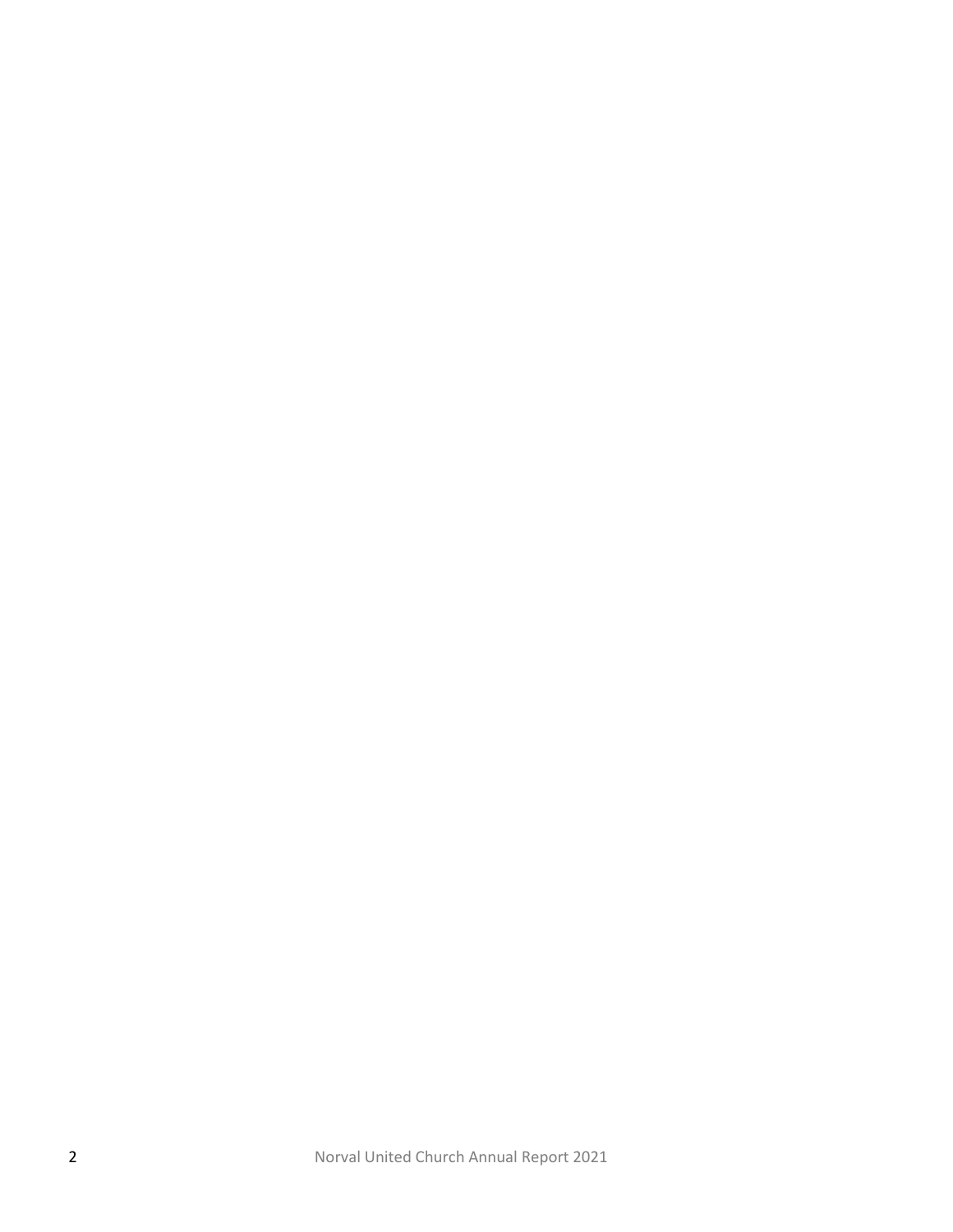# **Table of Contents**

| <b>Minister's Comments - Paul Ivany</b>                         | 4              |
|-----------------------------------------------------------------|----------------|
| Youth & Young Families Minister's Comments - Jen Auger          | 5              |
| <b>Administration</b>                                           | 6              |
| Executive Team - Helga Kennedy                                  | 6              |
| Ministry & Personnel - Jennine Ditz                             | 6              |
| Trustees - Beth Laidlaw                                         | $\overline{7}$ |
| Property - Art Ditschun                                         | 8              |
| Rentals - Bill Schoenhardt                                      | 9              |
| Nominating Committee - Jan Arnold                               | 9              |
| <b>Worshiping Together</b>                                      | 10             |
| Elders - Elaine van Doorn                                       | 10             |
| Virtual Choir - Phil Brennan                                    | 12             |
| Worship and New Technology - Paul Ivany                         | 13             |
| <b>Growing Spiritually</b>                                      | 14             |
| Summer Camps - Jen Auger                                        | 14             |
| Midweek Breath - Paul Ivany                                     | 17             |
| Guyz Study Group - George Smith                                 | 18             |
| <b>Social Media</b>                                             | 18             |
| <b>Caring for One Another</b>                                   | 19             |
| Prayer Purls - Beverley Wilson                                  | 19             |
| Prayer Group - Marilyn Smith                                    | 19             |
| Outreach Committee - Jen Auger                                  | 19             |
| Food Ministry - John Ditz, Heather Fraser, Trudy Watson - Leung | 20             |
| <b>Financial Report</b>                                         | 23             |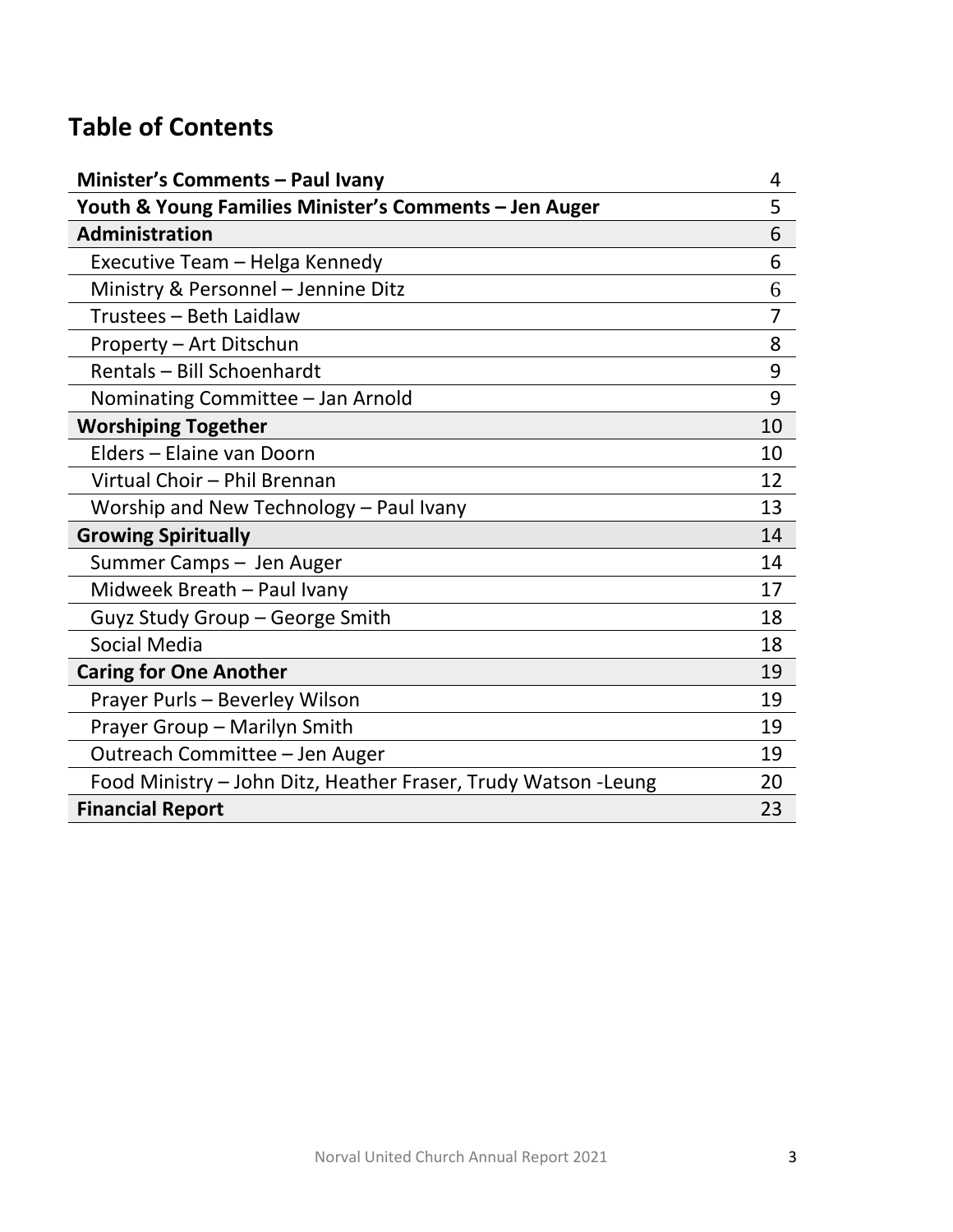# **Minister's Comments** *Rev. Paul Ivany, B.A., M.Div.*

*"Write down this vision. Write it clearly on tablets, so that anyone who reads it may run." - Habakkuk 2:2*

You'd have to say that 2021 was a year that many folks will not want to remember. This past year we've stopped and started and stopped again and started again. After building our new church building and having been out of the actual building for so long we're still working on our dreams, still testing our visions, still wondering where we're supposed to go and what we're supposed to be. It hasn't been clear, that's for sure!

But we keep moving forward step by step, day by day, hoping, trusting, believing that we are not alone, that God is with us, that there is a place for Norval United to be a vibrant community of faith in many different ways. We have faced many challenges along the way, but we have received so many blessings along the way, not the least of which is the presence and support of so many new friends.

We'll keep working on clarifying that vision, a vision we hope to write clearly on our tablets - (Who knew Habakkuk could foresee technological advances!) – a vision we hope to run with for a good while yet.

A few thank you's:

- To Jen Auger, who has faced huge challenges keeping a Children and Youth Ministry going through a pandemic. Few of us know all that Jen has had to deal with.
- To Jen Stinson for the great job of filling in during Jenny Morrison's maternity leave. We are fortunate to have Jen doing such good work.
- To Phil Brennan for the skilled tech work. Our online ministry has become a vital part of Norval United. I shudder to think what the year would have been like without Phil on the keyboard!
- To Alan Forde and Tom Auger for the skill and talent they bring to our Music Ministry. The Virtual Choir is amazing.
- To Art Ditschun as Property Chair and Bill Schoenhardt as Rental Co-ordinator for their good work on our behalf.
- To the many, many others who have given of their time in different ways to keep the ministry of Norval United alive, active, and vital.

I've been part of this family of faith for a long time. This was, without doubt, one of the hardest of years ever but it was also, without doubt, one of the most blessed of years ever. I hear of many churches that are struggling and some that have closed. For some reason, we are so blessed. We have been given much. And much is required of us. Let's keep sharing our blessings. That vision will become clearer. Let's get ready to run!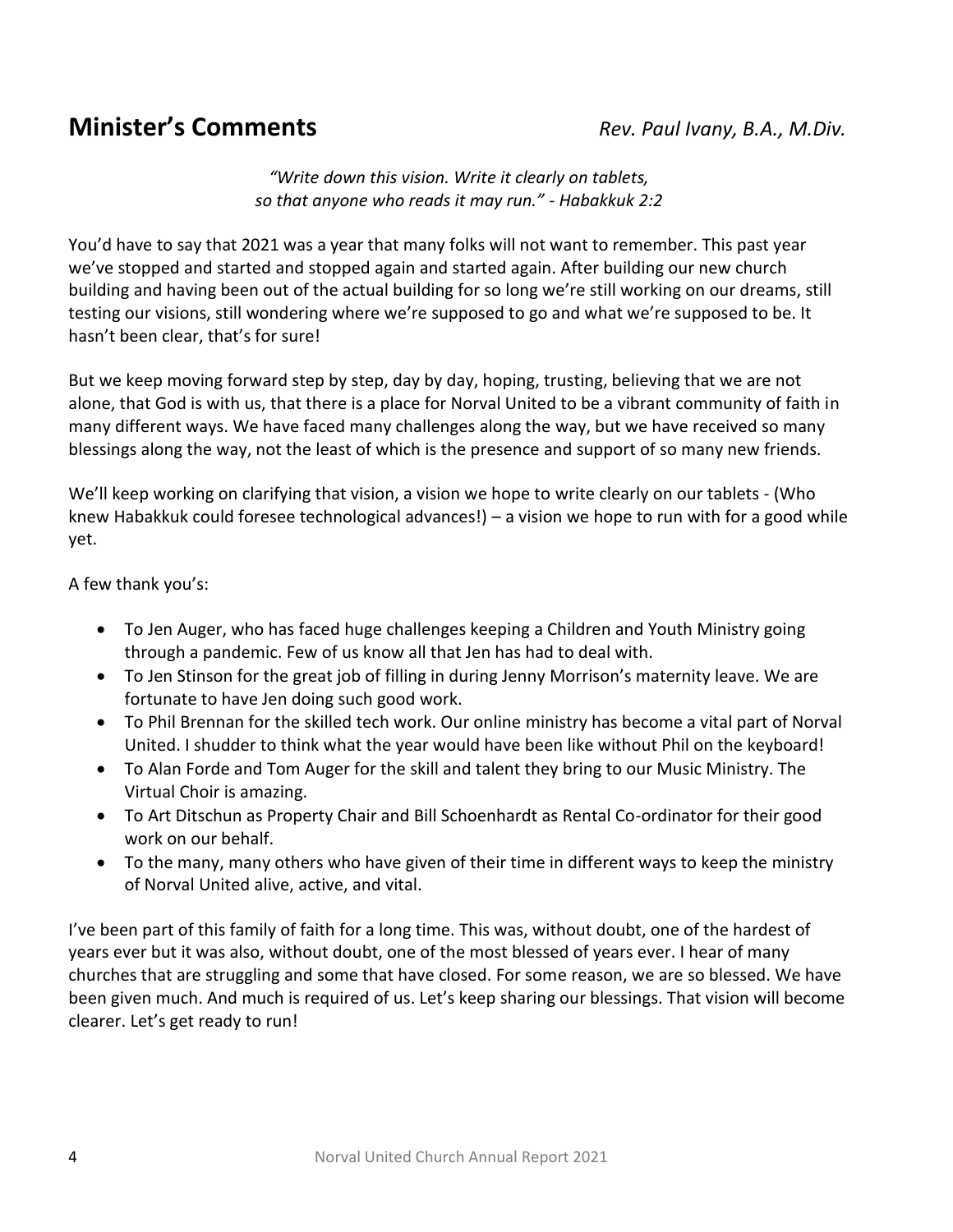# **Youth & Young Families Minister's Comments**

*Jen Auger, DLM, B.A., M. Counselling*

It has been another challenging year for our children and youth ministries at NUC. I've continued to focus on trying to create opportunities for parents, youth, and kids to connect both with each other, and with resources to support their spiritual wellness while they are separated from their usual support network.

Our regular ZOOM youth nights continued through winter and spring of 2021, but dwindled by late spring. We were able to have a few in-person youth nights for our high school youth in the fall but have had to pause programming for our junior youth as they were no longer connecting online. I hope we will see this group start up again in 2022.

Jan and I continued to offer a monthly craft event for younger kids and their families on ZOOM. This was a small but regular group and we have enjoyed the time to connect.

I have continued with regular weekly Kids Church videos. They continue to receive close to 75 views within the week they are posted, so I trust they are reaching beyond just our families. I have also continued with a weekly email resource for families. I have been happy to see the request for this resource climb over the year, so that we have over 150 people now receiving the material. Again, reaching beyond our own community.

The youth video project Creating Conversations wrapped up at the end of the year and we were pleased to publish and share 8 videos created by youth across the United Church. The topics are interesting, and I have been using them as a resource as our youth nights returned to online.

As some restrictions lifted in the fall, Deb Hopper began a Kids and Youth Choir. They now meet on Saturdays at 9:30 a.m. We were delighted to have them share one of their pieces during Advent and look forward to hearing more from them.

Our Christmas plans were again shelved this year as restrictions were put back in place just before Christmas. However, we enjoyed a small pajama party on ZOOM on Christmas Eve with a handful of families from Norval and a few from beyond.

The highlight of the year for me, however, was being able to offer our camp program fully once again in person this year. It was 6 weeks of feeling as though things were almost normal. I am looking forward to the year ahead as we start to bring back more opportunities to connect and explore new ways of being church together in a way that feeds our souls and offers a rich network of support for the community in some innovative ways.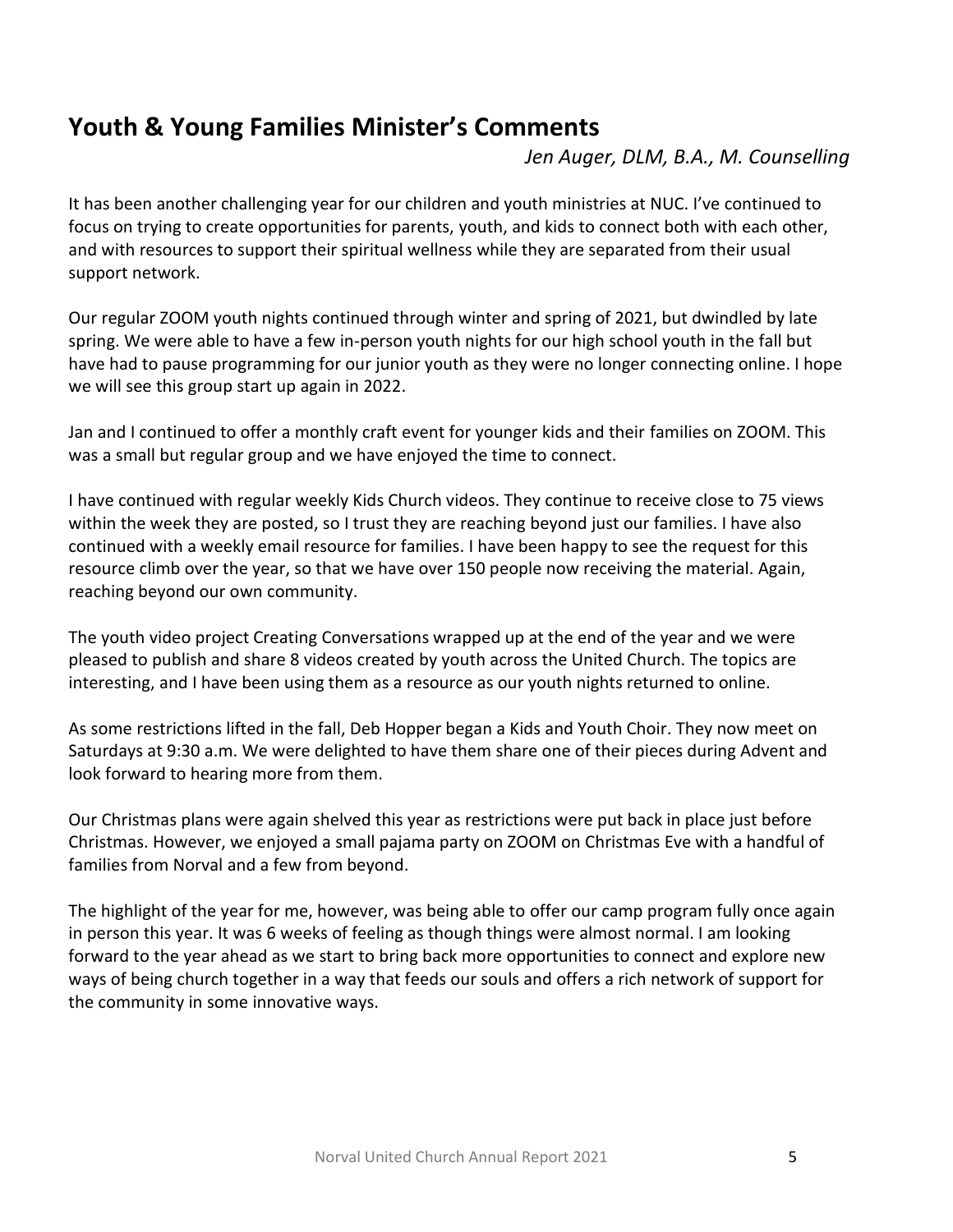## **Administration**

**Executive Team** *Helga Kennedy, NUC Executive Chair*

It is hard to believe that we are going into our third year of dealing with the pandemic, although it does look like things will be improving soon.

Thankfully, the Executive Team has been able to continue our monthly meetings throughout 2021 via Zoom.

A few members decided to step back from the Executive in January. Scott Bolton decided to take a break from the team as the representative for the IT Team, thank you Scott for your dedication and all your hard work. Scott remains as part of the IT Team. Gerda Stefan was the UCW representative and as the UCW had not been meeting due to COVID, Gerda also stepped away from the team. Thank you Gerda for all your years of service to the Executive. Kym Taal had stayed on as part of the team after resigning her secretary position but later in the year decided to leave as well. That leaves the team with 10 members and 2 staff members.

The team continues to focus on the workings of the church, supporting the various committees and lending support when needed.

We are very excited about the newly formed 2Dream Team and their work with Credence & Co exploring through conversation with our church community where we are now and where we see the future for Norval United Church.

Hopefully we will be meeting again in person soon. I look forward to seeing you!

## **Ministry & Personnel** *Jennine Ditz, Chair*

As we come close to two years into the pandemic, it is a good time to reflect on our appreciation of the Norval United team. The dedication from this outstanding group of people cannot be overstated. We are grateful for their creativity and efforts, allowing our church to always be a light, even in the most challenging of times.

We are grateful for the opportunity to formally appreciate the Norval United staff. The Norval team continued to demonstrate commitment and ingenuity with tasks that two years ago we would not have dreamed possible. Our online service became stronger, our camp continued to run, our youth adapted to new ways to create engagement and our community dedication remained strong. All of this was due to the true resiliency and effort from this outstanding group of people. Together, they worked to allow the church to be such a positive place of respite, faith, and community for so many.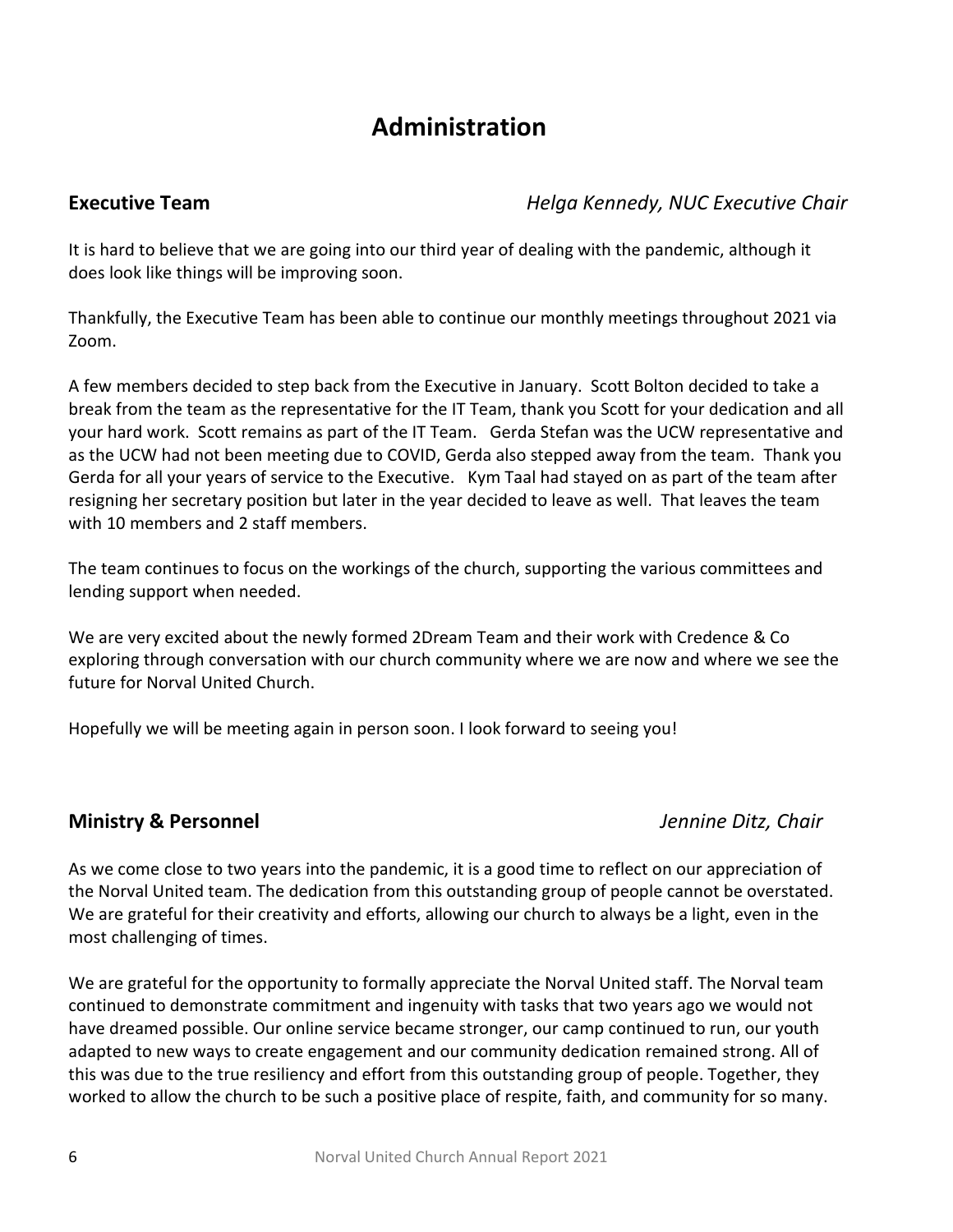We are blessed to have people who not only run the day to day of our church but who truly show their passion and love for what they do. How do you properly say thank you when thank you is not enough? Thank you to Paul Ivany, Jen Auger, Jennifer Stinson, Alan Forde, Tom Auger, Phil Brennan, and Jenny Morrison. Jenny left for maternity leave last February and we look forward to welcoming her back in April.

The last two years have been a challenge to say the least, thank you to Norval United team members for helping us all find a place where we all saw just a little bit more light.

### **Trustees** *Beth Laidlaw*

Waiting patiently continues to be a theme of our new building and property.

The Trustees are working on a partnership with the United Property Resource Corporation (UPRC) on phase 2 on our vacant two acres. They hired senior market research analysts, CBRE, to determine the housing needs in our community. That research indicated a strong appetite for mixed-use housing, including independent senior living space. There is potential for 60% being market-value rental units and 40% being geared-to-income rental units.

Norval United would provide the land (the area between our building and the 8th Line would remain green space). UPRC would build the units and provide ongoing property management, providing us with substantial annual income.

Currently our lawyer is working on the agreement with UPRC. Following that we will need congregational and Presbytery approvals as well as that of the Town.

### UPRC's website says this:

"Every UPRC project begins with a parcel of land whose owners – often a faith community or charity – *are committed to finding new ways to use their real estate to serve their local community. Together, UPRC and our partners are working to create socially, environmentally, and financially sustainable communities through development projects that will promote the common good for the next 100 years."*

It is exciting to think that as we wait patiently, plans are being made that will serve Norval United and our greater community for the next 100 years!!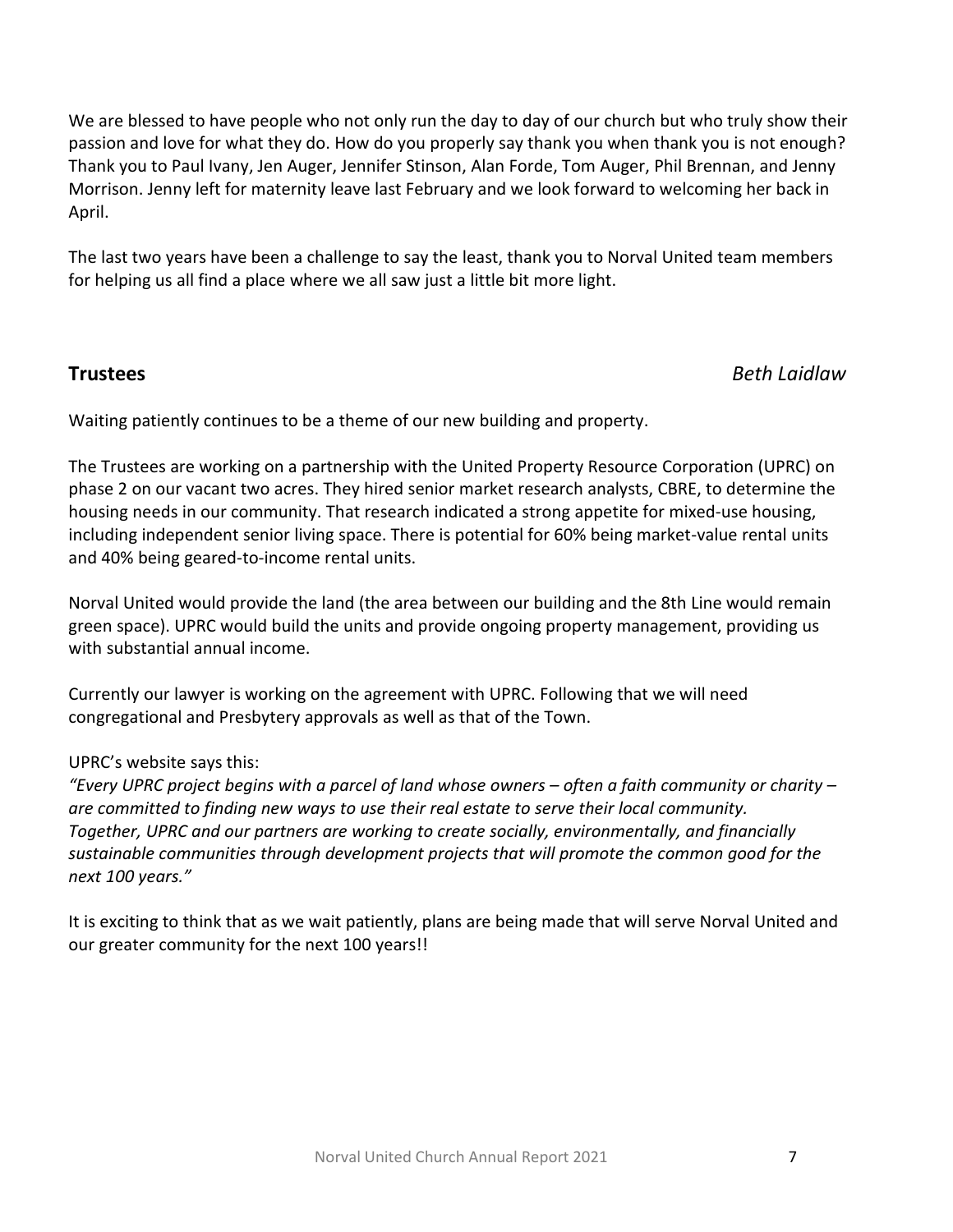Despite the COVID restrictions through 2021, a couple significant developments happened in the Property area.

Firstly, a new state-of-the-art programmable LED sign was installed along 8th Line to connect with and communicate to the community at large. Secondly, Norval United Church awarded a contract to install a solar panel array to reduce our electricity consumption from non-renewable resources which aligns with our spirit of preserving the environment and reducing our carbon footprint. Engineering work for this solar energy project began in December 2021 and completion is anticipated during summer/fall of 2022.

Other notable achievements in the Property function through 2021 include: A robust resurgence of facility rentals after the abrupt Covid shutdowns last year, with CLNH (Community Living North Halton) as the "cornerstone" client using two rooms every weekday. This accomplishment is a result of Bill Schoenhardt's hard work and dedication in facility rentals and reflects our overall mission within the community.

Installation of three stained glass windows that were moved from our old Norval location into the new sanctuary. They serve as a reminder of our roots and preserve the memory of those who initially dedicated them to the Church. Kudos to Jennifer Barnett who was instrumental in finding a local artisan and craftsman who is skilled in stained glass refurbishment and repair.

Property maintenance is a multi-faceted function that encompasses contracts for operational matters such as fire safety test & inspections, cleaning, snow clearing, etc., and a variety of minor 'handyman' chores. Thanks goes to Ron Smith and Fred Paul for many of the 'handyman' jobs and repairs that needed to be done since the Church opened. Lawn maintenance through spring/summer/fall requires a huge effort and was performed by a few member volunteers - primarily Terry Hope (along with help from his dad), and Bill Schoenhardt who makes quick work of cutting the grassy acreage with his monster-sized lawn mower.

More help in yard maintenance, especially keeping the many flower beds weed-free and manicured throughout the year would be welcome. Anyone with under-utilized gardening skills or spare time to volunteer is encouraged to "adopt-a-flowerbed" and exercise your green thumb by giving your attention to a flowerbed once or twice a month through the year -- please leave your contact information with Jennifer Stinson/Jenny Morrison at the Church Office if you're interested in volunteering.

Lastly, as Chair of the Property committee, I'd like to express my gratitude to all who have helped with the various "fix-it" chores, upgrades, and general maintenance, all of which happen unnoticed in the background but contribute significantly to keep our building in great shape!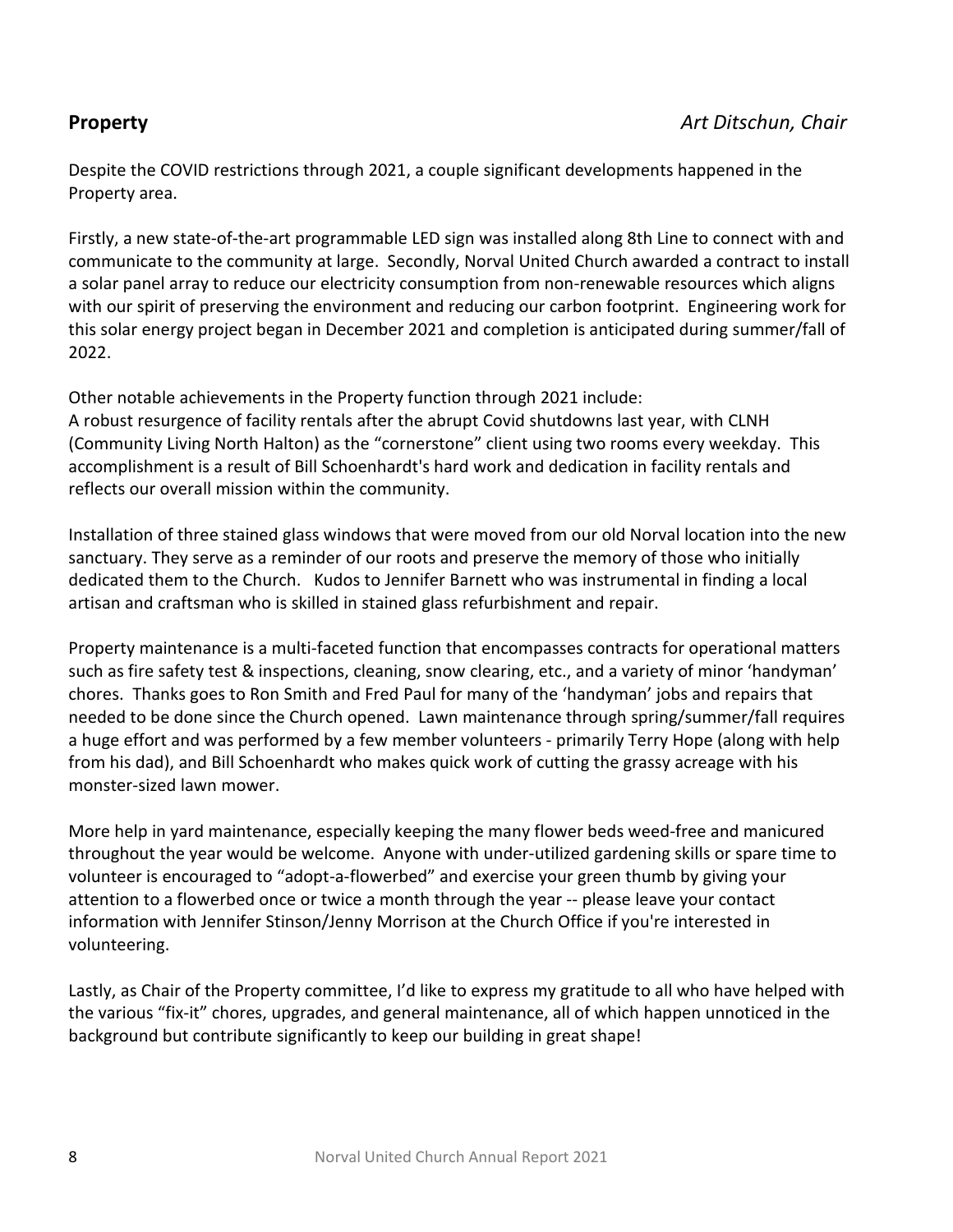### **Rentals** *Bill Schoenhardt*

The following is a list of Building Users in 2021 (not including NUC Committees and Groups):

- Distress Centre
- Community Living North Halton
- Narcotics Anonymous (Recovery By The River, New Attitudes)
- Casey School of Highland Dance
- Alliance Church
- Greco Fitness
- Breathe & Believe Yoga
- Starlight Destiny Baton Twirlers
- Dixon & Associates
- Halton Quality Connections (safeTALK)
- Georgetown Horticultural Society
- Food for Thought
- Georgetown Fair Board
- Boots On The Ground
- Elections Canada
- Halton Hills Eagles u12 T2
- Garrison Square Condo Board
- Lion's Club
- Rotary Club
- Ward Funeral Home
- Jones Funeral Home
- Halton Hills Chamber of Commerce
- Inglewood Garden Club
- Birthday Party
- Graduation Party
- Baptism Luncheon

### **Nominating Committee** *Jan Arnold, Chair*

The Nominating Committee has completed our annual review and update of the 2021 Committee and Contact lists for 2022.

Highlights and changes include:

- Tom Auger has joined the Staff Team and Worship Team as Norval Music Tech Lead (8 hours/week)
- Phil Brennan has accepted an additional role as Building Supervisor (10 hours/week)
- Scott Bolton, Gerda Stefan, and Kym Taal have stepped down from their roles with the Executive Team. We thank them for their work with the Executive Team.
- David Develter and Phil Brennan have taken on the roles of AV Team Co-Chairs. Matt Morrison remains on the team, and we thank him for his work as Chair. Anna Laing and Rose-Marie Richards have stepped down from the team and we thank them for their many years of service.
- We celebrate with Marie Carney and Marilyn Smith as they are named Honorary Elders.

We would like to express our sincere gratitude to everyone for their generous contributions to our teams and committees.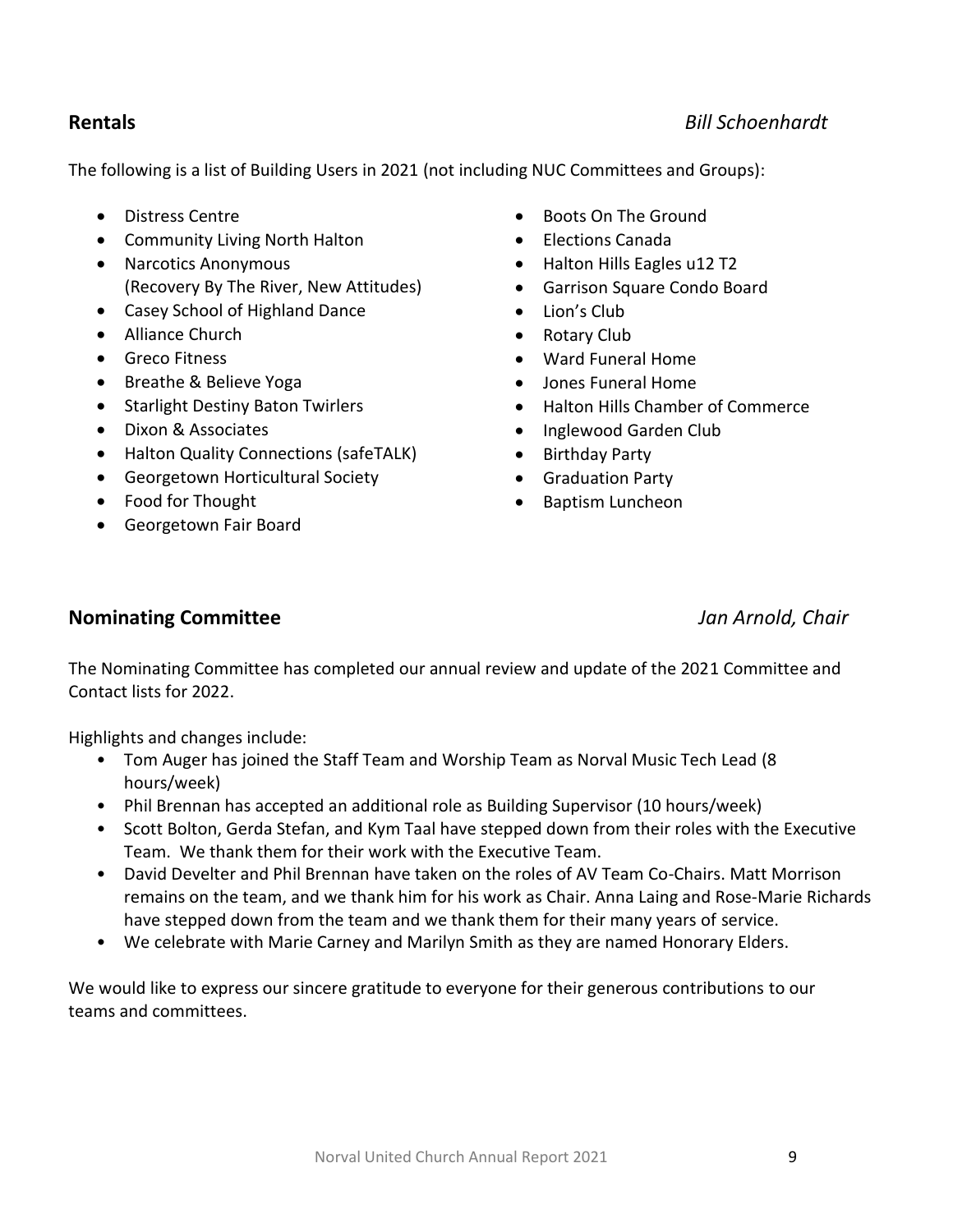# **Worshiping Together**

**Elders** *Elaine van Doorn, Clerk of Session*

The Elders' report this year is going to be very concise.

Since for much of 2021 we were unable to come together as a faith community to worship in person, most of the responsibilities typically shared by the team were put 'on hold'. It was a blessing in the fall, however brief, to greet and meet with some of our church family in our worship space. And many of the Elders participated in our online worship services throughout the year. Some worked behind the scenes, making improvements to the online technology and some contributed to the music of the virtual choir.

One of the team's most cherished traditions is the preparation and distribution of Christmas cards and poinsettia plants to seniors and shut ins. Thanks to the generosity of Jan and Ian Arnold, we were able to deliver better than 20 beautiful plants with cards, signed by many Norval congregants. Another 10 cards were sent by mail.

The team truly look forward to a safe return to regular in-person worship and all the ways we may continue to support our faith community, near and far. We also look forward to inviting others to consider becoming part of the team.

Once again, my thanks to our wonderful ministry team, support staff, and to my fellow Elders. We are blessed by all they do and especially all that they are.

### **Elders Report Summary**

An Elders' meeting was held on November 20th.

#### **Norval United Church Session 2021**

| <b>Roy Bartlett</b>      | 2nd year | 647-678-2284 | rbarlet@mun.ca                     |
|--------------------------|----------|--------------|------------------------------------|
| David Develter           | 4th year | 905-877-7612 | ddevelter1@gmail.com               |
| Adrienne Eastwood        | 2nd year | 905-877-5710 | adrienne@eastwoodpsychologists.com |
| Norma Firth              | 3rd year | 905-877-8871 | firthshome@gmail.com               |
| Mike Hopper              | 6th year | 905-877-5710 | mike hopper16@yahoo.com            |
| Keith Laven              | 5th year | 905-455-6812 | keith.laven@icloud.com             |
| John Morden              | 4th year | 905-843-0353 | jsm1946@yahoo.ca                   |
| <b>Heather Phair</b>     | 5th year | 647-527-4358 | heatheraphair@gmail.com            |
| Elaine van Doorn (Clerk) | 6th year | 905-702-1177 | elvandoorn@gmail.com               |
| Tammy Van Reenen         | 3rd year | 289-218-6063 | vanreenenta@gmail.com              |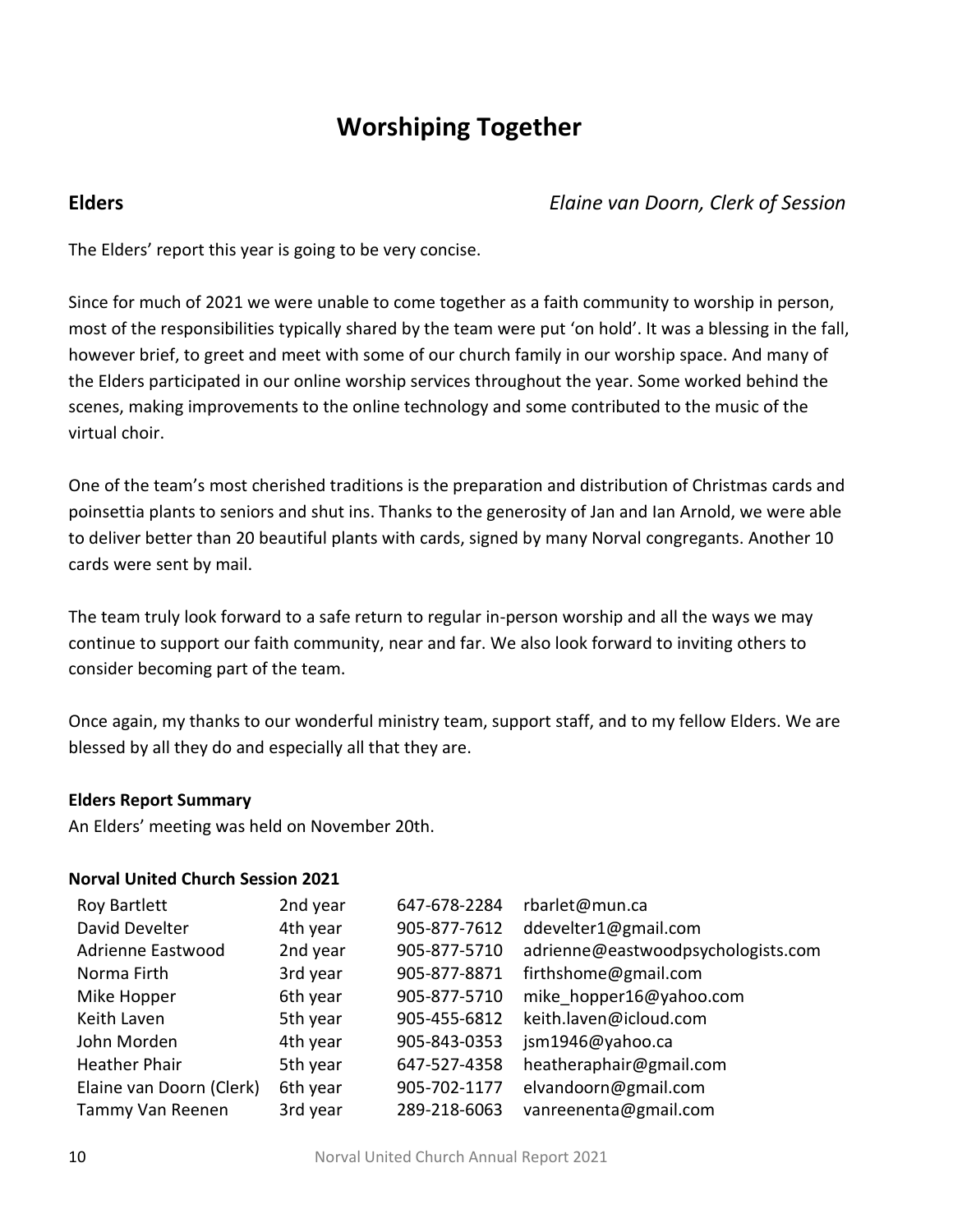#### Norval United Church Annual Report 2021 11

| <b>Membership at December 31, 2020</b> | 314 |
|----------------------------------------|-----|
| <b>Transfer of Membership</b>          |     |
| Affirmation of Faith                   |     |
| <b>Adult Baptism</b>                   |     |
| Confirmation                           |     |
| Removal From the Roll                  | O   |
| In Memoriam (Members)                  | 6   |
| Membership at December 31, 2021        | 308 |

*Norval United Official Roll*

# *Marriages*

| Emily Wilson and Marlowe Gardiner-Heslin | June 5, 2021       |
|------------------------------------------|--------------------|
| Kelly Laidlaw and Eric Cumming           | August 14, 2021    |
| Kara Laidlaw and Kyler Ethier            | September 4, 2021  |
| Angela Laidlaw and Evan Wilson           | September 18, 2021 |
| Amberley Brake and Joshua Kimmett        | October 30, 2021   |
|                                          |                    |

We also provided services for other couples whose names are recorded in the church's Marriage Register.

#### *Transfers/Affirmations/Adult Baptisms*

None

#### *Baptisms*

Alina Anne Morrison, daughter of Matthew and Jennifer Morrison November 21, 2021

#### *In Memoriam*

Here is a list of individuals connected to the Norval United Church Family whose lives we celebrated in 2021.

| Bob May                   | March 11, 2021     |
|---------------------------|--------------------|
| Dorothy Cowan             | April 20, 2021     |
| Sylvia Tyhurst            | May 19, 2021       |
| Sue Leathem               | July 3, 2021       |
| George Wilkinson          | September 11, 2021 |
| Jack May                  | September 28, 2021 |
| Ralph Laidlaw             | November 2, 2021   |
| <b>Christine Piccione</b> | November 6, 2021   |
| Melba MacDonald           | December 18, 2021  |

We also provided services for other individuals whose names are recorded in the church's Burial Register.

Kathy Blair, Marie Carney, Glenn Laidlaw, Ralph Laidlaw, Fred Paul, Bill Rudzitis, George Smith, Marilyn Smith, Anne Wilson, and Beverley Wilson.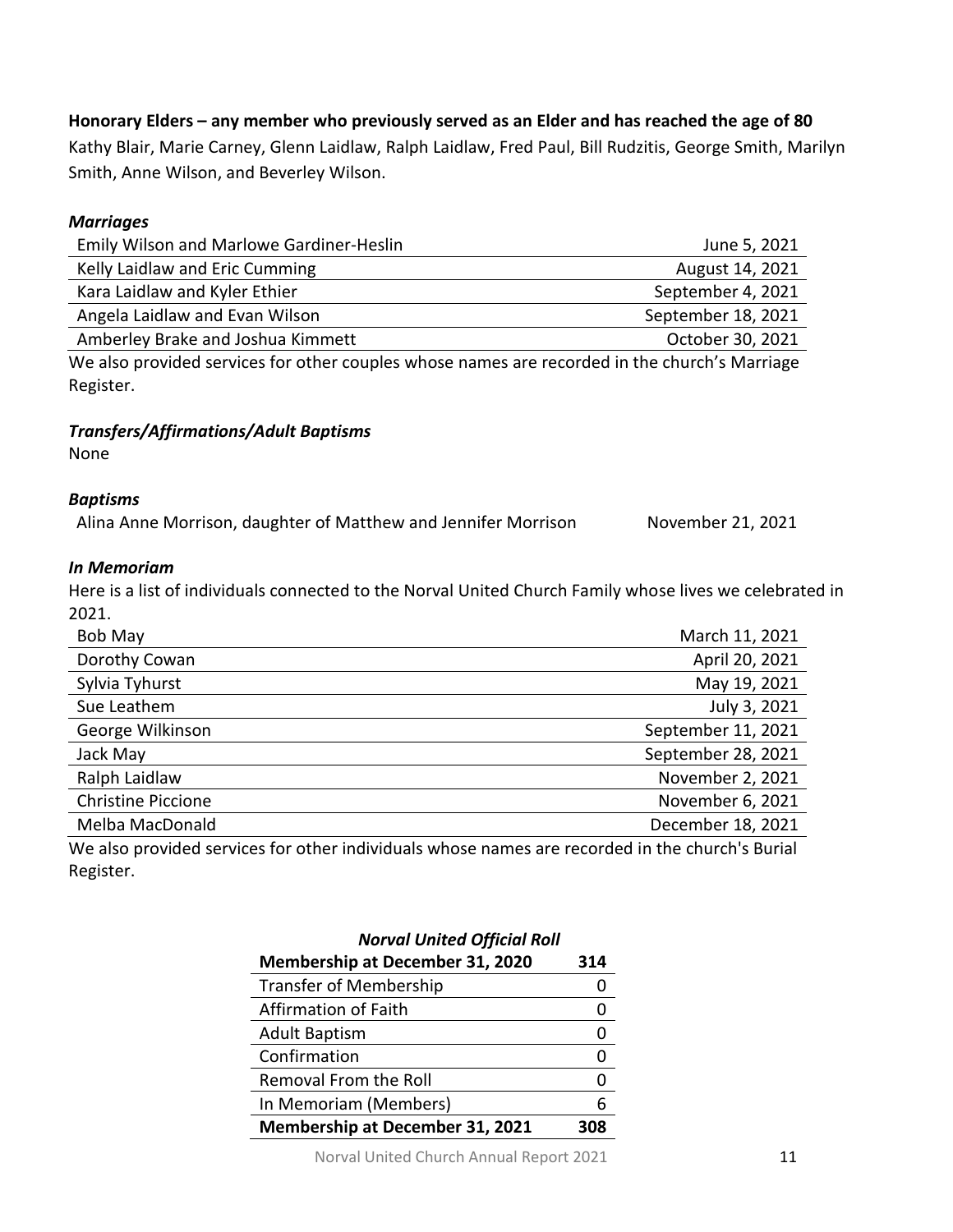## **Virtual Choir** *Phil Brennan*

As we had experienced many pivots and changes in 2020, we learned many lessons as a Virtual Choir and as the pandemic restrictions continued and evolved in 2021, we continued to connect and create music week by week. Our members remained committed to the workflow and workload that is required of a virtual choir tasked with preparing 2-4 pieces of music each week. Sometimes this meant learning new music or pairing lyrics to a different tune.

A typical week for the Virtual Choir began shortly after the service livestream broadcast was completed on Sunday morning. Then with Paul providing the music selections for the following Sunday's service, the talented Alan Forde would be recorded on the piano or keyboard to create the audio foundation for the coming Sunday's singing. Tom Auger took those audio tracks and recorded various pieces of supplemental direction (choral direction, notes on individual 'tricky bits' in particular pieces, individual videos for each of the four vocal parts and conducting videos) a task that varied in intensity each week but could account hours of prep before they would be released to the choir members. By this point process it was often Tuesday evening and Tom would then send the materials out so the choir members could begin recording their weekly contributions in their unique home recording setups. The request being made to return recorded tracks to Tom by mid-day Thursday.

Come Thursday as the recordings were sent in, Tom then took the individual vocal recordings and combined them with Alan's track and depending on the music supplementary instrumentation which Tom had prepared to create the finished audio for each hymn or song to be sung on a given Sunday.

The finished audio was sent to me on Friday or Saturday to pair the audio with video and still images and lyrics creating the finished videos used in the livestream come Sunday morning. And then after the service, the process started all over again.

Special thanks to all the people who have made NUC Virtual Choir part of their week in 2021.

Vocalists Deb Atkinson Ben Auger Jen Auger Nic Auger Sophie Lecomte Auger Tom Auger Amy Bolton Phil Brennan Michelle Cranston Adrienne Eastwood Liz Ivany Paul Ivany

Bob Mitchell Joanne Mitchell Donna Moore Jenny Morrison Matt Morrison Karen Page Meg Rosie Mary Schoenhardt Elaine van Doorn Lynne Watson Trudy Watson-Leung

## **Accompanists**

Tom Auger Alan Forde Linnea Goode Ron Klusmeier

Audio Mixing & **Programming** Tom Auger

Weekly Hymn / Virtual Choir Video Production Phil Brennan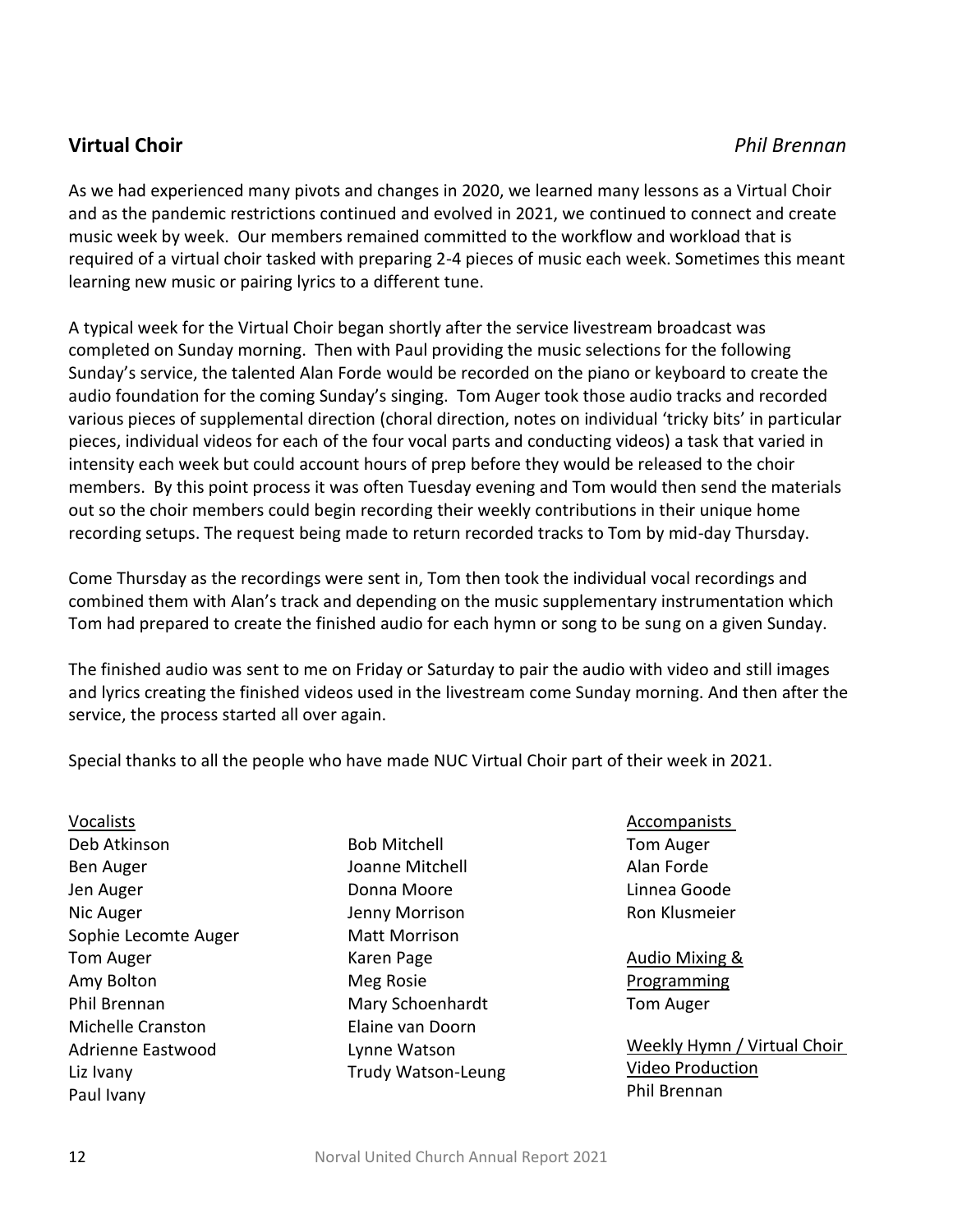## **Worship and New Technology** *Paul Ivany, Lead Minister*

Our online services have become an important part of Norval United's worship ministry. With various lockdowns we did not offer many Sundays where people could come to worship in person, yet we've had more people join us for worship than ever before.

People have joined us in our online worship from many different places. There are those who have always been part of the Norval United family who join online because there is no other alternative. They are former members who have moved away, subscribers to My Daily Minute whose church is not open, people from area churches that have closed down or are struggling and others who have somehow found their way to our online worship.

Worship is offered live each Sunday on Facebook Live and YouTube. The service is recorded and available for viewing anytime.

We know that numbers are not everything, but they are still important. Throughout the year we averaged 730 views per week of our Sunday morning service. In the summer the total was 622 views per week. Not everyone is necessarily viewing the whole service, but the numbers have remained consistently high. We get about half our total views by one hour after the end of the service. The other half of views come through the rest of the week.

People have been joining us regularly. Many have been participating in worship with prayers or readings and many have been giving financially to the church.

People have asked us to continue our online worship. We know that we have to. The challenge is to figure out how that will work. A number of options are being considered. The family has grown. We know we need to minister to the whole family. We are excited and blessed by this challenge.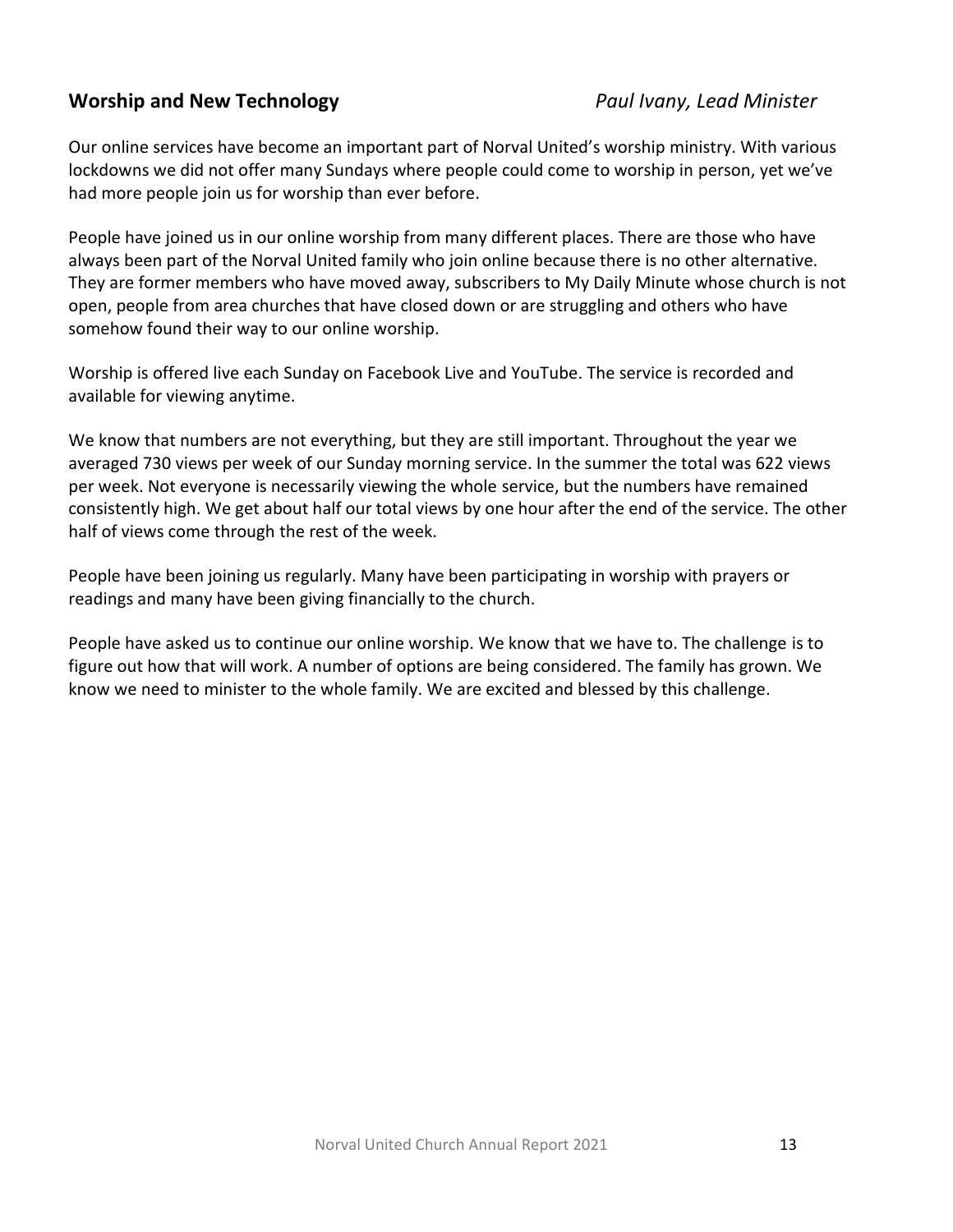# **Growing Spiritually**

**Summer Camps** *Jen Auger, DLM (Youth & Young Families)*

Thanks to a great deal of community support, and financial support from various sources and grants, we were able to successfully run our NUC Summer Camp program this summer for 4 full weeks in July. While we continued to implement adaptations, some from last year and some new, to minimize risk during this time of COVID19, families, staff, and campers demonstrated remarkable flexibility and understanding, and the season was a great success.

#### **Program**

Each week of camp this year had its own theme, which included: Animals Alive, Get Active, Heroes Around Us, and We've Got Talent. We built in active play, art and science themed activities and faithbased exploration into each week. We continue to weave an environmental aspect into each week to reduce waste and raise awareness.

This year we secured Scientists In Situ for 3 of our 4 weeks as our guest presenters. They mailed us supply kits ahead of time and then joined us via Teams. In our fourth week we did a tie-dyeing activity in place of having a guest. We also enjoyed walking trips off site to the local park and the splash pad at the Gellert.

#### **Leadership**

I appreciated the advisory team again year, made up of Matt Morrison, Adrienne Eastwood, and Jennine Ditz. This team helped with navigating new protocols and changes and creating necessary safeguards for our staff and campers. Jennine and Adrienne also assisted in conducting the interview process for our Leadership Team. Their assistance was invaluable, and I hope that we will continue to have an advisory team in future years.

We welcomed the return of Megan Catoen and Rachel Canavan as our Camp Managers this year. They were joined by long time volunteers Emily Ingles and Ashleen Finbow as our Lead Counsellors.

We also continued to nurture new leadership with a Core Team of volunteer counsellors, that included: Kenda Oribhabor, Griffin MacLeod, and Sydney Watson-Leung. This team helped mentor our high school and junior volunteers and played a more active role in planning and managing the program. Each of our Core Team members also had an opportunity to job shadow the role of Camp Manager for a week to learn some of the administrative tasks involved in running camp.

This year we had 28 high school youth join us as volunteer counsellors and 15 middle school youth come as junior volunteers. Because of capacity limits, counsellors were all given 2 weeks (except the Core Team) and allowed to request an extra week if they wished. Most were happy with the amount of time they were given this year.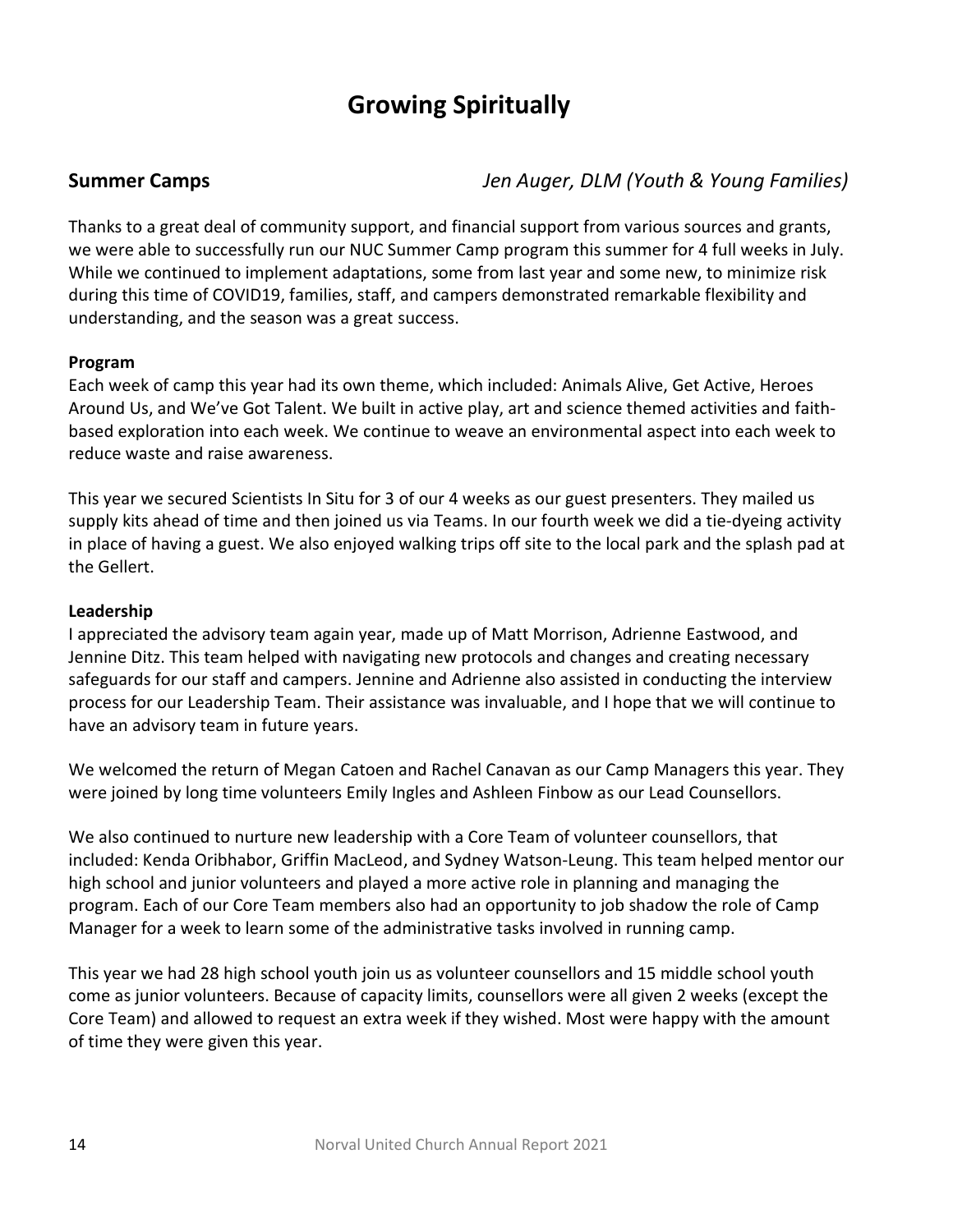### **COVID19 Practices**

We built upon the robust list of practices that we implemented last year, accommodating for some new guidelines from Public Health for day camps in this region. This year our COVID practices included:

- Limiting the number of campers each week to a maximum of 36 campers each week.
- Cohorting all of our campers and volunteers into groups of 18 or less (including leaders). Cohorts this year had to place all family members together, which was often challenging for making cohesive groups
- Staff/volunteers had to wear masks at all times, unless standing apart from campers outside.
- Campers were required to wear masks at all times at the start of the summer but were allowed to relax mask wearing outside by the end of the season.
- Creating a Program Team to set up and clean up all our activity centres, shared space and high touch surfaces are disinfected after each group uses a particular space
- Running our activities primarily outside, minimizing high touch and confined spaces.
- Requiring all participants (campers, volunteers, and staff) to screen DAILY before coming to camp. Volunteers/staff displaying symptoms will not be permitted on site.
- Having handwashing stations set up outside near all activity stations to facilitate frequent handwashing of all participants.
- Ensuring all our program planning meet 3 criteria:
	- 1. It is in line with Public Health directives,
	- 2. It does not require the use of frequently shared surfaces,
	- 3. It maximizes, or has been adapted to maximize, physical distancing expectations of 2 metres between participants
- Keeping a log of all person's who are on site for any reason during our camp time.

We were again informed before camp began that our insurance policy would not cover any COVID19 related matters. A COVID waiver was therefore included within our registration process that outlined our actions for minimizing risk, our requirements of families, and a release of liability.

We were required to send 2 campers home this season due to cold symptoms as outlined by Public Health. Neither was COVID related, and the campers returned the next day.

We also received free Rapid Testing kits from the Chamber of Commerce for volunteers. It was a purely voluntary program that staff/volunteers could do a rapid test up to 2x per week if they wished. Results had to be logged with the Chamber of Commerce at the end of the week. About a half dozen tests were done each week, and all came back negative.

### **Overall Numbers**

We had 80 campers register overall for camp this summer.

We capped our weekly registration at 30, and then made accommodations as able within each cohort to a maximum of 36 campers each week. We filled all 36 spots in 2 of our weeks, and then 35 and 34. We had a wait list this year of 17 campers, 13 of whom we were able to open up 1 week of camp for, and 4 of which we were unable to accommodate because of timing and cohorting issues.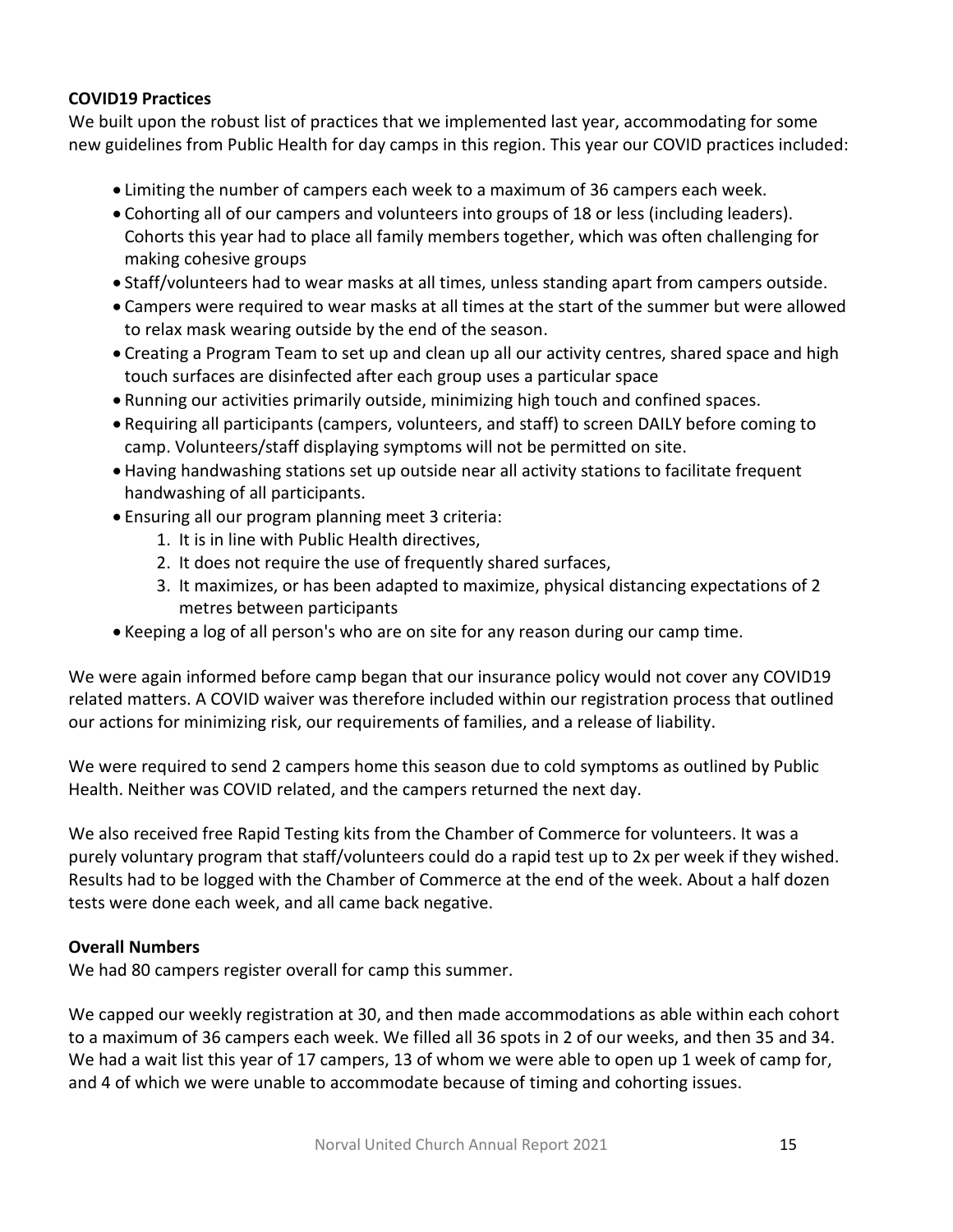We again did not cap the number of weeks a camper could attend this year. I noticed fewer attended all 4 weeks, most desiring 2 weeks of camp. If we continue to see waiting lists generated, we may need to revisit the idea of capping the number of weeks in the future.

#### **Financials**

Financially, we were better able to plan for what to expect this season of camp. We were also able to increase our registration numbers that allowed us to close the gap between our expenses and our income. The Camp Managers also did a great job this year of monitoring our budget and making use of supplies that we had purchased last year in order to meet COVID requirements. We were again blessed with donations from the community, both monetary and in-kind, that helped us to keep our costs down and meet our budget.

This is a summary of our budget this year. A more detailed budget is available with further breakdown of expenses.

| Item               | <b>Estimated</b><br><b>Expense</b> | <b>Actual</b><br><b>Expense</b> | <b>Item</b>              | <b>Estimated</b><br><b>Income</b> | <b>Actual</b><br><b>Income</b> |
|--------------------|------------------------------------|---------------------------------|--------------------------|-----------------------------------|--------------------------------|
|                    |                                    |                                 |                          |                                   |                                |
| Leadership         | \$18,500.00                        | \$17,886.20                     | <b>Registration Fees</b> | \$12,000.00                       | \$14,500.00                    |
| <b>Counsellors</b> | \$12,000.00                        | \$10,300.00                     | <b>B/A Care</b>          | \$500.00                          | \$0.00                         |
| <b>B/A Care</b>    | \$600.00                           | \$0.00                          | <b>CSJG</b>              | \$17,500.00                       | \$17,591.00                    |
| Training           | \$300.00                           | \$125.00                        | <b>UCW</b>               | \$100.00                          | \$0.00                         |
| <b>Shirts</b>      | \$500.00                           | \$521.74                        | Donations                | 1,500.00                          | \$2,000.00                     |
| Guests             | \$1,000.00                         | \$1,248.72                      |                          |                                   |                                |
| Snacks             | \$250.00                           | \$93.91                         |                          |                                   |                                |
| <b>Supplies</b>    | \$1,500.00                         | \$1,166.77                      |                          |                                   |                                |
| Thank yous         | \$250.00                           | \$206.57                        |                          |                                   |                                |
| Photos             | \$100.00                           | \$103.72                        |                          |                                   |                                |
|                    |                                    |                                 |                          |                                   |                                |
|                    | \$35,000.00                        | \$31,652.63                     |                          | \$30,100.00                       | \$34,091.00                    |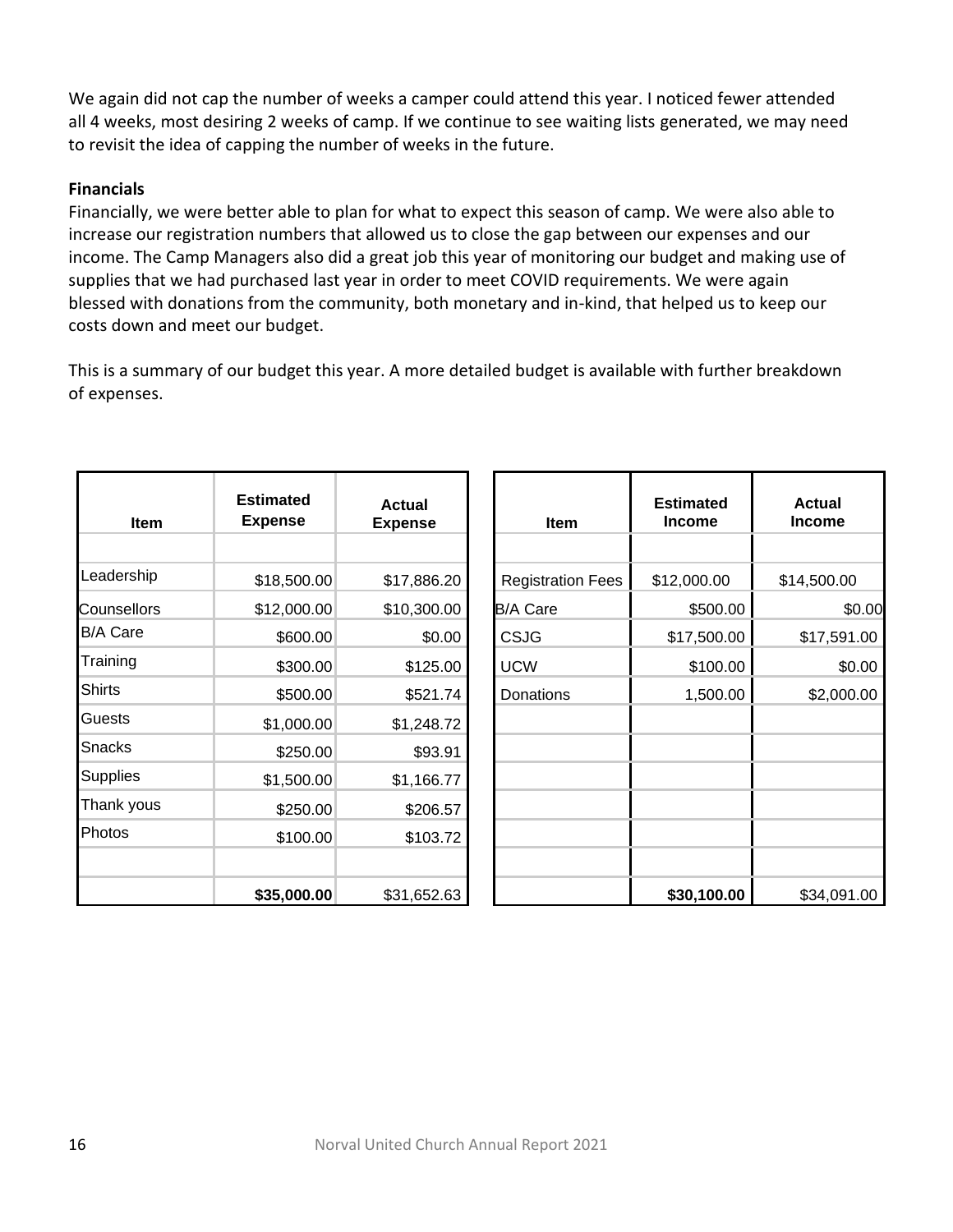### **Thanks**

I want to thank the following people/organizations for in kind donations that contributed to the camp program: Lynn Brennan - snacks Tina Robinson - knitted dolls for all our campers Jennifer Barnett - craft supplies Melissa Therrien - craft supplies Anonymous - water bottles and bubbles for campers Stinson Family - hockey nets Ron Smith and Elaine van Doorn - floor hockey game

And the following individuals for financial donations that helped sponsor campers: Julia Mounsteven, Letty Matthysen, Elaine van Doorn, Sue Gilpin, Jan Arnold, Jen Stinson, Kent Suitor, Terry Hope, Debbie Kee.

## **Midweek Breath** *Paul Ivany, Lead Minister*

In February 2021 after hearing such a positive response to a breathing exercise we did in a Sunday morning service, we decided to offer a guided mediation via Zoom on a Wednesday night. The intent was to invite people to come and simply be. No talking. No discussion. Just slowing down to breathe.

A Midweek Breath was born. 30 minutes of fresh air for the soul. The format was simple: a welcome, a prayer, a music video, a reading, and a guided mediation. A number of local folks have attended but the majority are people from across the country, friends who have connected through the Daily Minute and our online Sunday services.

Leadership is shared amongst the Worship Team and, recently, beyond. Adrienne Corti, a former Roman Catholic sister who led clergy retreats for United Church ministers, leads one Midweek Breath a month. Others join from afar to do prayers or readings. We have between 25 and 30 participants each week.

We said initially we'd offer Midweek Breath for a month and then we said we'd keep doing it as long as people kept coming. We did take the month of August off, but people keep coming! Midweek Breath is a unique ministry where we are blessed to be able to reach so many people and support them on their spiritual journey.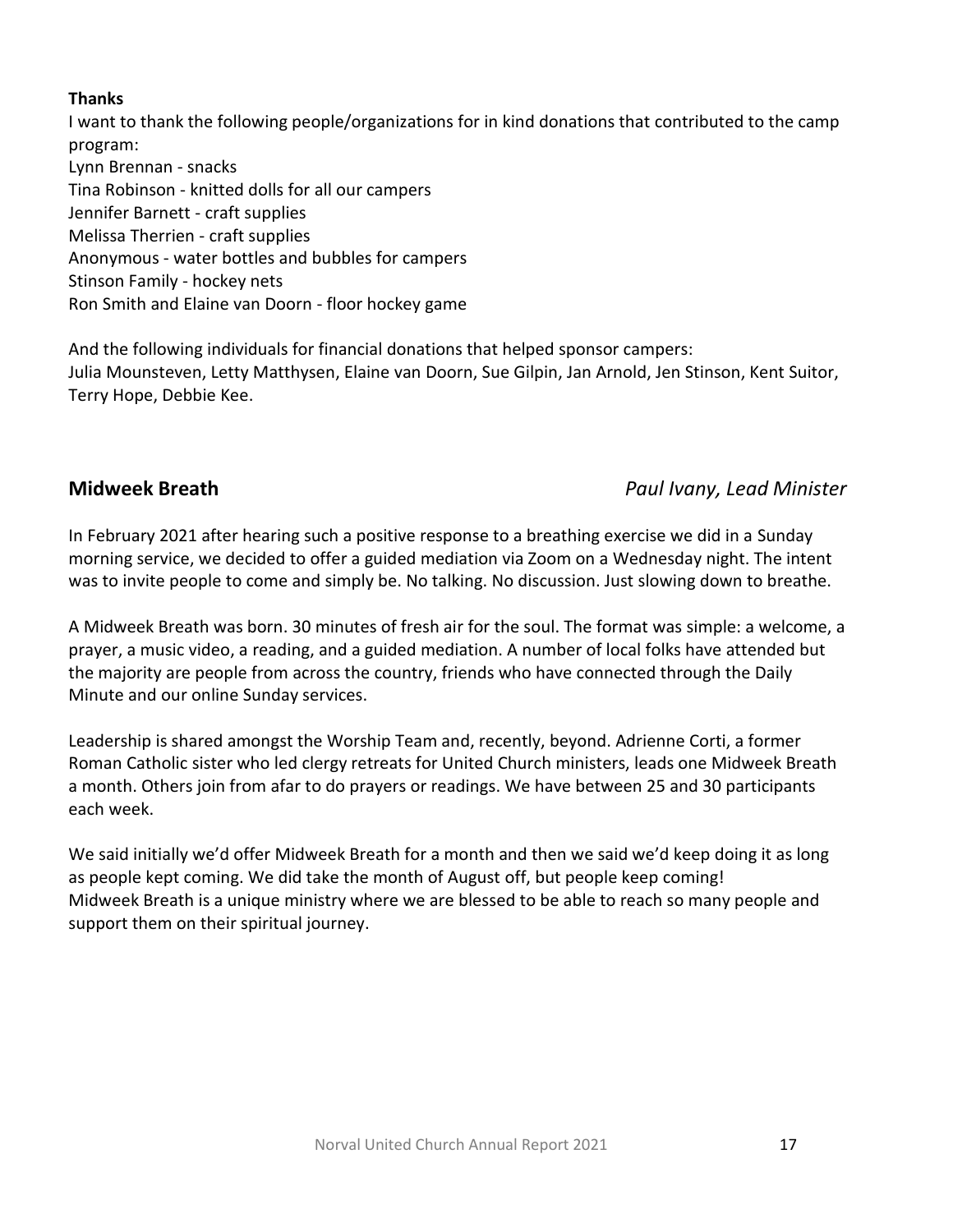## **Guyz Thursday Study Group** *George Smith*

Thursday mornings, due to Covid 19, we are meeting through Zoom. Our Group is now made up of 12 members, with four original men who have stuck with us since mid-March 1999. Since we are alone, we don't have pots of tea and coffee, most of us just get up and go to the kitchen for refreshment.

We are watching speakers similar to TED's, on a variety of subjects then discussing the subject. We go round first to announce our weeks activities, and Paul offers a prayer to end the meeting. Men are invited to join us on ZOOM. If you are interested let me know and we can get you connected in. Email George at [g-msmith@sympatico.ca](mailto:g-msmith@sympatico.ca)

### **Social Media** *Paul Ivany, Lead Minister*

Norval United continues to have a strong social media presence. We are active on Facebook. We have a presence on Twitter. We are doing more regular Instagram posts. Our website continues to have high traffic.

The number of subscribers to My Daily Minute, our daily devotional, increased from around 2,000 at the beginning of the year to over 2,450. Many Daily Minute readers continue to join us for our online worship.

Norval Online is an email update of News and Inspiration from Norval United Church that goes out to over 700 email addresses.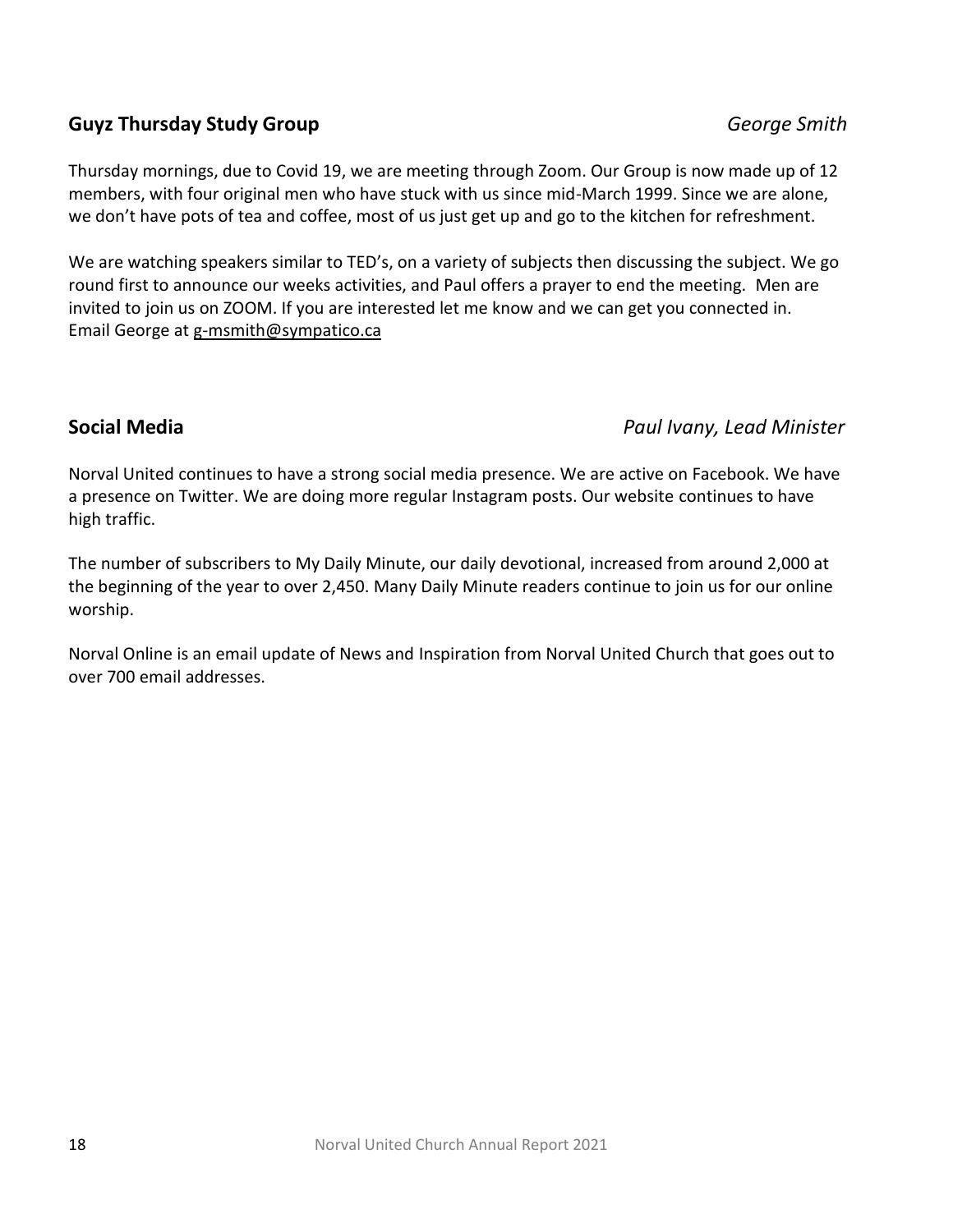## **Caring for One Another**

### **Prayer Purls** *Beverley Wilson*

It has been a long time since the Prayer Purls have met in person. However, the ministry has continued, and in 2021 we blessed (sometimes via email) over twenty items for those in need of comfort or celebration. These items included prayer shawls, lap blankets, baby blankets along with attached BFF Comfort dolls and prayer squares. These blessed items were always graciously and thankfully received. Thanks to all the ladies who have spent hours creating these items with love put into every stitch. Anyone wishing to have a shawl blessed may contact me, [\(b.m.wilson@cogeco.ca\)](mailto:b.m.wilson@cogeco.ca), or one of the Prayer Purl ladies and we will be pleased to bless a shawl for you.

### **Prayer Group** *Marilyn Smith*

Due to the pandemic the Prayer Group is still meeting via conference call on the telephone. We have four members, and we meet every Sunday morning at 9:00 a.m. We welcome new members and if you are interested, please e-mail Marilyn Smith at [g-msmith@sympatico.ca](mailto:g-msmith@sympatico.ca)

We welcome all prayer requests. You can e-mail us with your requests to [prayers@norvalunited.ca](mailto:prayers@norvalunited.ca)

We are hoping the church will be open for all services by the end of February. When services are held at the church, we meet in Room #6 at 9:15.

### **Outreach Committee** *Jen Auger, DLM (Youth & Young Families)*

The Outreach Team would like to thank the Norval United Congregation for their continued support of the families in our local area and beyond. We had a number of Giving Drives this year that were well supported and that helped us to support organizations near and far doing important work with vulnerable people, such as Links2Care, Halton Women's Centre, Food for Life, Georgetown Breadbasket, the Halton Youth Centres and Gifts with Vision. Here is how the community contributed this year:

#### **Easter Gift Card**

\$1370 for Food for Life \$1370 for Georgetown Breadbasket

#### **Terry Fox Run**

\$825 was raised by our team. Thank you to Amy Bolton, Jen Auger & Family, Jen Stinson & Family, and Letty Matthysen for doing the walk this year.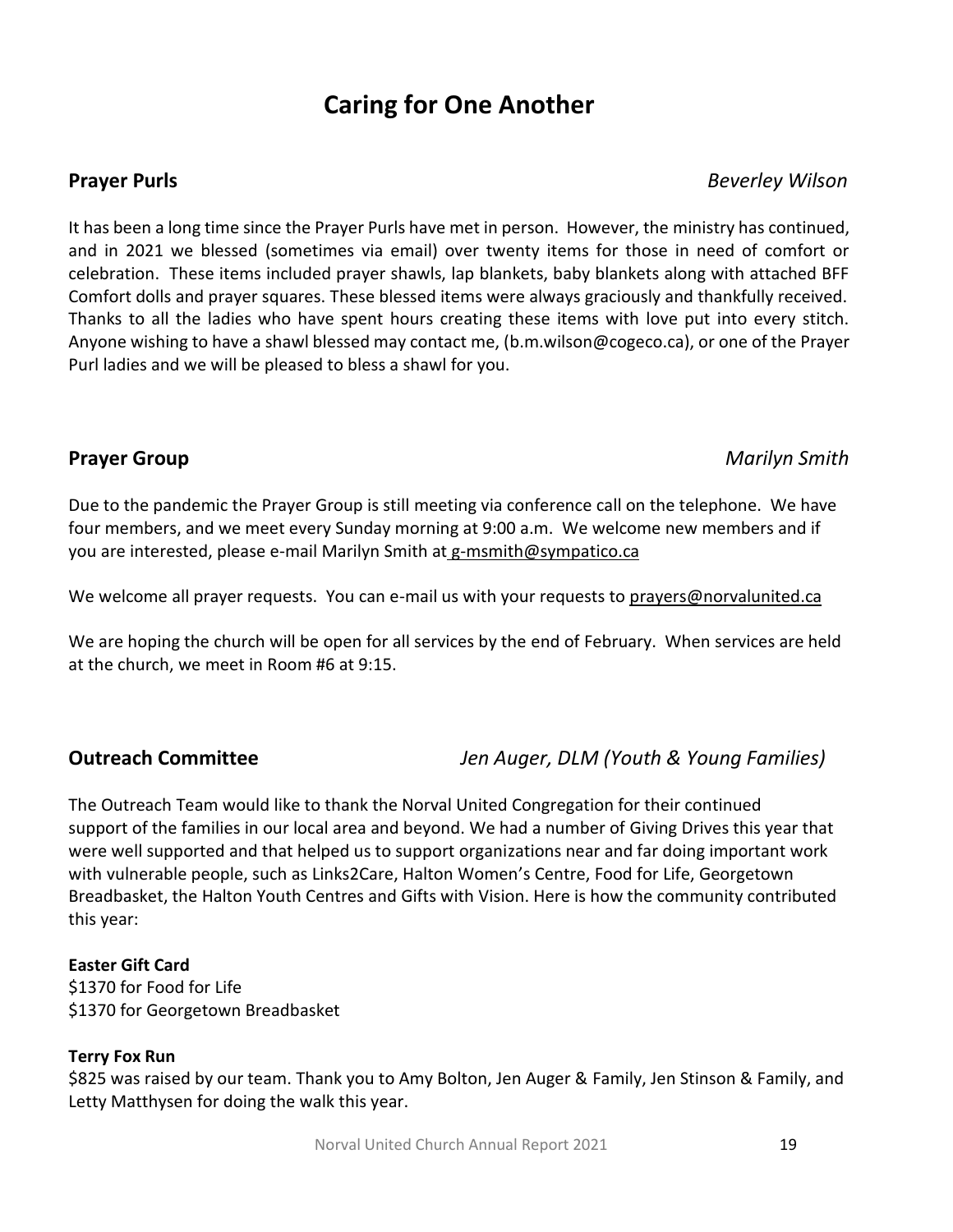### **Thanksgiving Drive for Gifts with Vision**

\$3120 to Wasauksing First Nation United Church (near Parry Sound) Food Bank \$3050 to Food for the North (Northern Manitoba)

### **Christmas Giving**

(This included a Gift Card Drive, Holiday Giving Program, and our own Giving Tree). Our Gift Card Drive directed \$2000 to the Georgetown Breadbasket, \$2000 to Links2Care, and \$2000 to the Halton Women's Centre.

The Holiday Giving Program collected gifts and items for 15 individuals (5 families and 2 seniors) through Links2Care.

Our Giving Tree provided a dozen bags of food items, personal care products and socks, mitts and toques to the Halton Women's Centre and the Georgetown Breadbasket.

### **Special Donation**

We were blessed to receive an additional donation to the church at Christmas earmarked for supporting local outreach. As a result, we were able to provide \$9000 to the Halton Youth Centres to support their leadership programs for youth and mental health programs for youth in the community.

The Outreach Team also welcomes requests for direct personal support to individuals and families. This year we were able to provide approximately \$2500 in direct support to individuals who were facing health or financial crises.

We are always blown away by the willingness of individuals to engage in support in whatever way they can. Our collective efforts allow us to amplify our efforts and make a real impact on our community. Thank you to all who contribute, as well as all those who lift up our efforts in prayer and through sharing with others. Thank you to Val Tamblyn, Holly Develter and John Morden for being part of the Outreach Team.

## **Food Ministry**

## **Annual Chicken BBQ** *John and Jennine Ditz, Co-Chairs*

Our 2021 Chicken BBQ was amazing. We are proud to say that despite COVID and all the stressors of food service, we still had a very successful event.

We transformed our traditional chicken BBQ into a drive-thru and delivery event, and we give plenty of thanks to our congregation for their support. We cooked 320 pcs of chicken and offered sides of potato salad, coleslaw, a roll, as well as a butter tart. With the help of our new "Pay-It-Forward" option that is a 28% increase in sales over the 2020 BBQ. Through "Pay-It-Forward" we brightened the day for 38 people in Halton Hills who deeply appreciated the gift of a hot meal.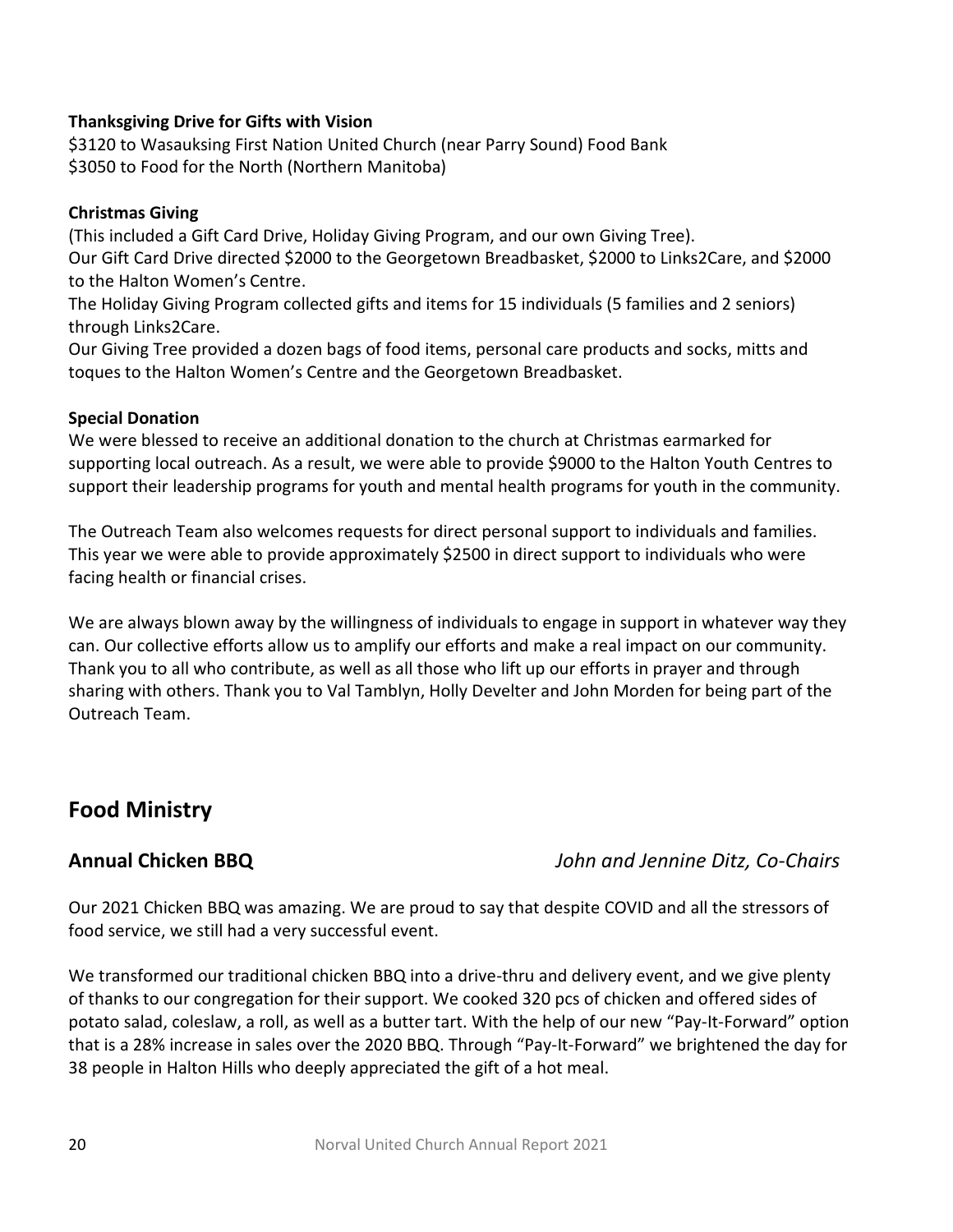Our BBQ is a long standing Norval tradition. We are pleased to report that a pandemic did not and will not stop us. Thank you to Bruce Cunnington, Heather Fraser and all the other volunteers for all their efforts. Their hard work led to a wonderful day at Norval, allowing us a small opportunity to create normalcy. We enjoyed the food, company, and continuation of our tradition.

### **Additional Events** *Heather Fraser*

On the heels of the NUC Chicken BBQ we were approached by the Georgetown Fair Board to see if we could host their chicken BBQ fundraiser in our space with their labour and our guidance. They were able to hold two events. After that, we decided to shake things up with some different meals, settling on a Fish Meal event. The first one was so well received that we repeated it. Regretfully, the quality was not the same - our apologies to our patrons!

New ideas are hatching all the time, ideas that will help us learn how to use the equipment and the space in the kitchen, as well as how to serve the needs of the community.

## **Food Truck Fridays** *Trudy Watson-Leung*

Dealing with the isolation COVID-19 and the desire to be able to see each other again in a safe way, brought me the idea of hosting Food Truck Fridays, socially distanced (BYOC- bring your own chair) in the church parking lot. At first it was very difficult to find food trucks working during COVID in the Georgetown area and there were many rejections and non-responses. Our first Food Truck night we only managed to get one truck, Winnie's Jerk, and the line-up was much longer than desired... but the food was delicious, and it was really nice to be able to see people safely. It was also lovely to have members of our choir sing and to see the youth reconnecting, and children playing games on the church lawn. Also, several families from the neighbourhood attended and asked about the church. While many people didn't seem to mind bringing their own lawn chairs, tables were much appreciated and once it's safe to do so, we look forward to having folding tables and chairs at future food truck nights.

One of the challenges with Food Truck Fridays is being at the mercy of the vendors timeliness and communication, which left something to be desired in our 2021 events. In addition, scheduling the events on the last Friday of the month meant that it fell on a long weekend, and the event later in the fall was uncomfortably cold, negatively impacting attendance. Despite these issues, Food Truck Fridays managed to make \$270 in frozen treat sales and generous donations from Winnie's Jerk, El Milagro, and Schmuck'N Gourmet Foods, and the feedback was that people wanted to see them happen again.

At the end of 2021 we managed to connect with an organization of food trucks with one point of contact for many trucks, who also donate 10% of their net profits to the church. For 2022, we have asked for the third Friday of the months of June, July, August and September and they are reaching out to their network to get us two savory and one sweet truck for those dates. We also plan to decrease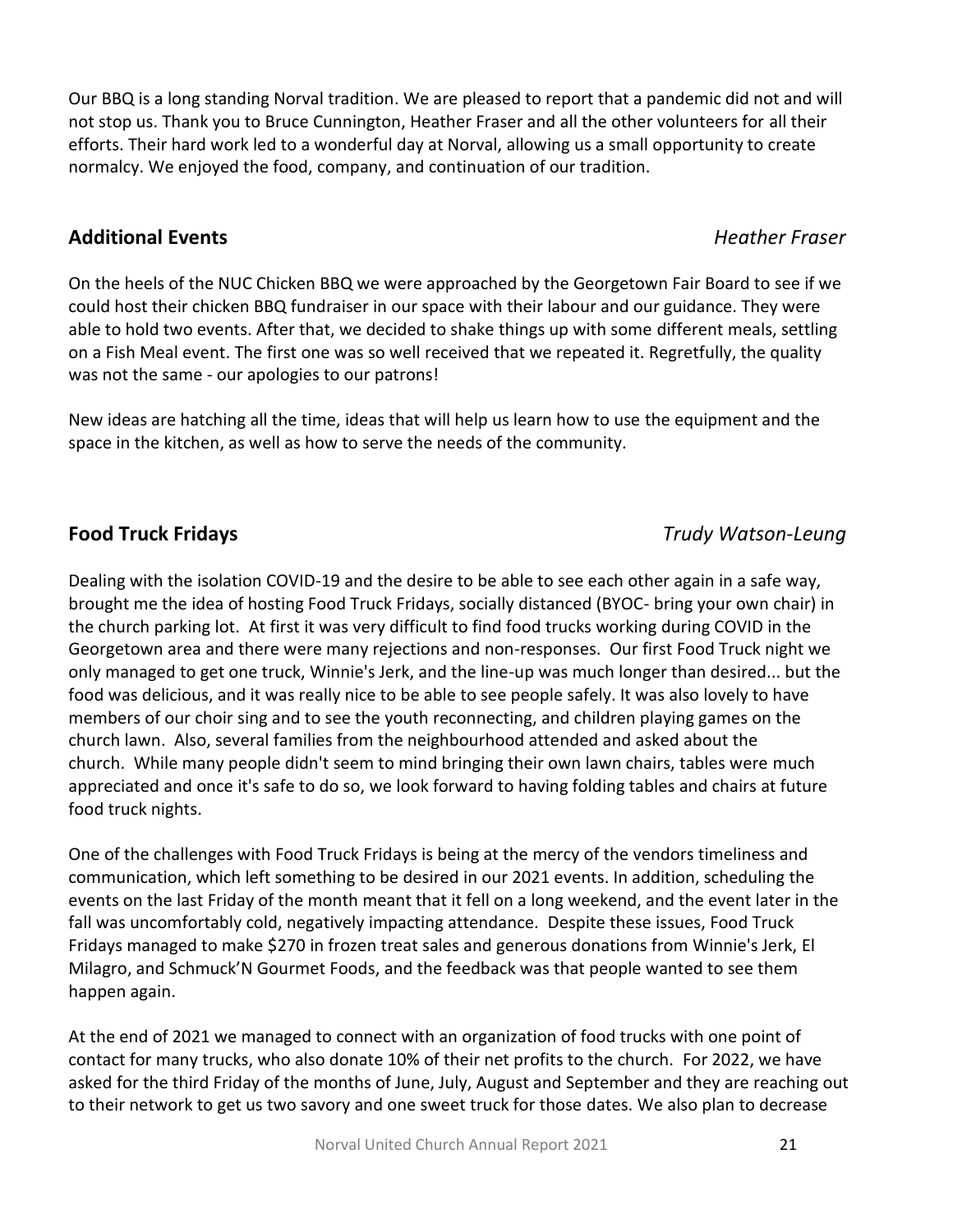the length of the event to 2 hours (5-7pm). We look forward to seeing our events on our new LED sign, using the awesome logo designed by Jen Stinson, advertising Food Truck Fridays on the 3<sup>rd</sup> Friday of the month.

2022 brings us a fantastic opportunity to reach out to our community and interact and engage with those attending. If you would like to be part of a team of volunteers, helping at one or more of our Fridays, please reach out to me by email a[t bugsrock@hotmail.com](mailto:bugsrock@hotmail.com)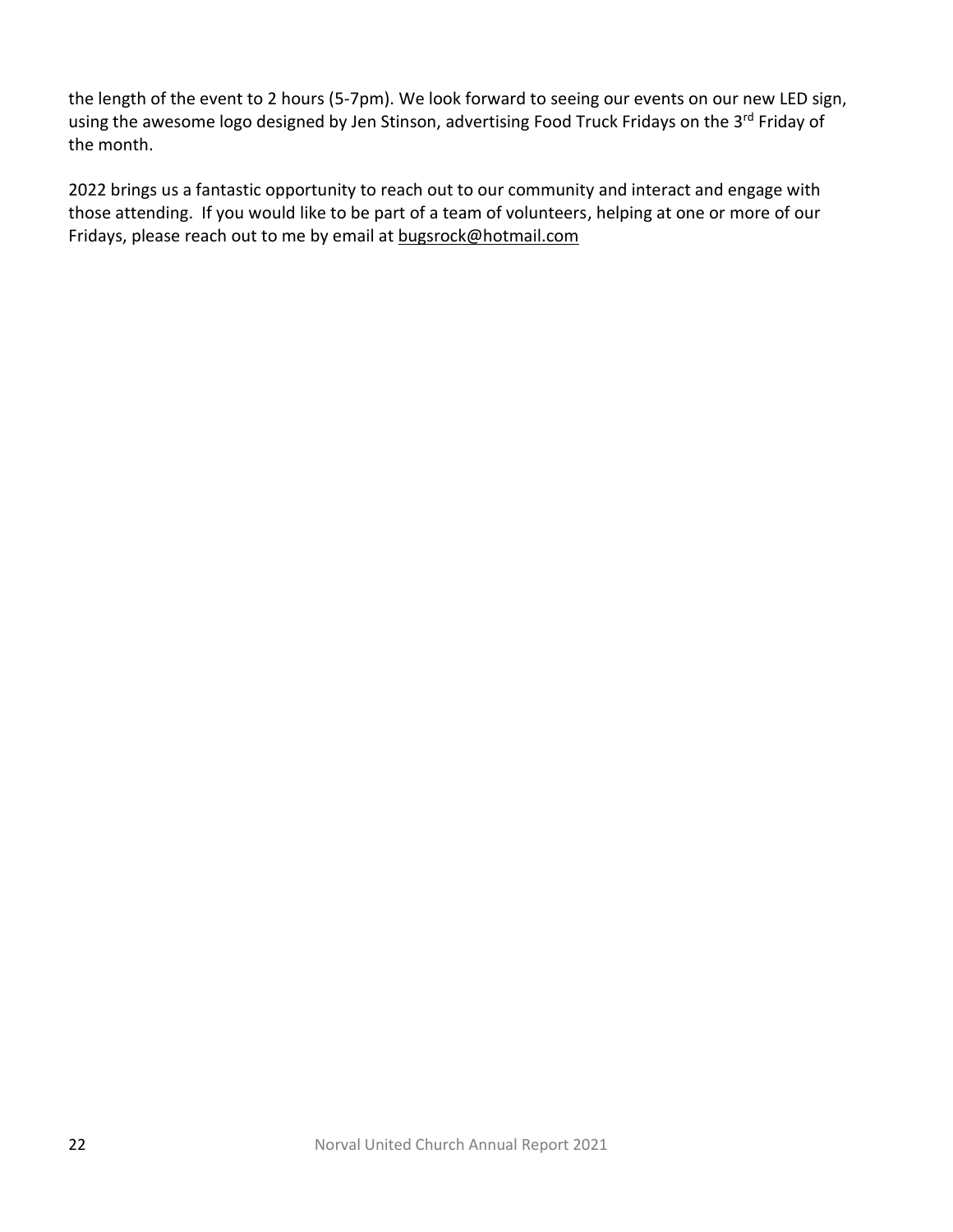# **Financial Report**

The 2021 Balance Sheet and Income Statement and 2022 Budget are below. Norval United Church currently is in a healthy financial position.

Norval United Church continues to be blessed by the incredible generosity of this congregation. We received some large dollar donations again this year and recognized these givings through our naming program. Givings increased again through support from our local congregation and our online church family. Importantly, we are using our increased revenue to support our community. Our outreach disbursements were \$27,410 in 2021, an increase of \$15,100 over 2020! Norval received a significant bequest from Dorothy Cowan a long-time member of the congregation. The total bequest is expected to be approximately \$900,000 with \$400,000 being deposited before the end of the year. For many years NUC benefited from a large bequest from a woman named Julka, who wasn't a member of the congregation but was connected to the church through Paul. We used the remaining funds in the Julka investment to pay off our financial backer, pay mortgage principal, interest and other loans then moved the remainder into general investments. The bequest from Dorothy Cowan has replaced the Julka fund on our Balance Sheet, showing as Investments – Cowan Bequest.

2021 Financial Highlights:

- No draw was required on the investments this year for operating expenses
- We were blessed with a bequest left to Norval United Church from Dorothy Cowan
- Our mortgage balance owing at December 31 is \$1,415,202
- Our backer loan was paid in full! Thank you again to our very generous backer financing.
- Our givings increased 9.1% over last year after adjusting both years for one-time significant donations
- Rental income of \$38,428 was very good considering we were still in the pandemic
- My Daily Minute donations increased 54% over last year
- Total expenses excluding amortization and interest were in line with budget. Office & General expense includes \$3,100 that represents the first payment to Creedence & Co for the congregational visioning and discernment process.

2022 Budget Comments:

- Givings for 2022 are based on 2021 actual regular givings
- Fundraising and Rental revenue are dependent on pandemic restrictions continuing to be lifted
- Additional targeted donations have been added in order to balance the budget
- No Phase 2 revenues have been considered as timing of Phase 2 is uncertain
- Expenses are based on prior year's actuals and estimates from key people

Submitted by: Karen Page, Treasurer Scott Page, Forecasting and Budgeting Leslie Taylor, Finance Team Chair on behalf of the Finance Team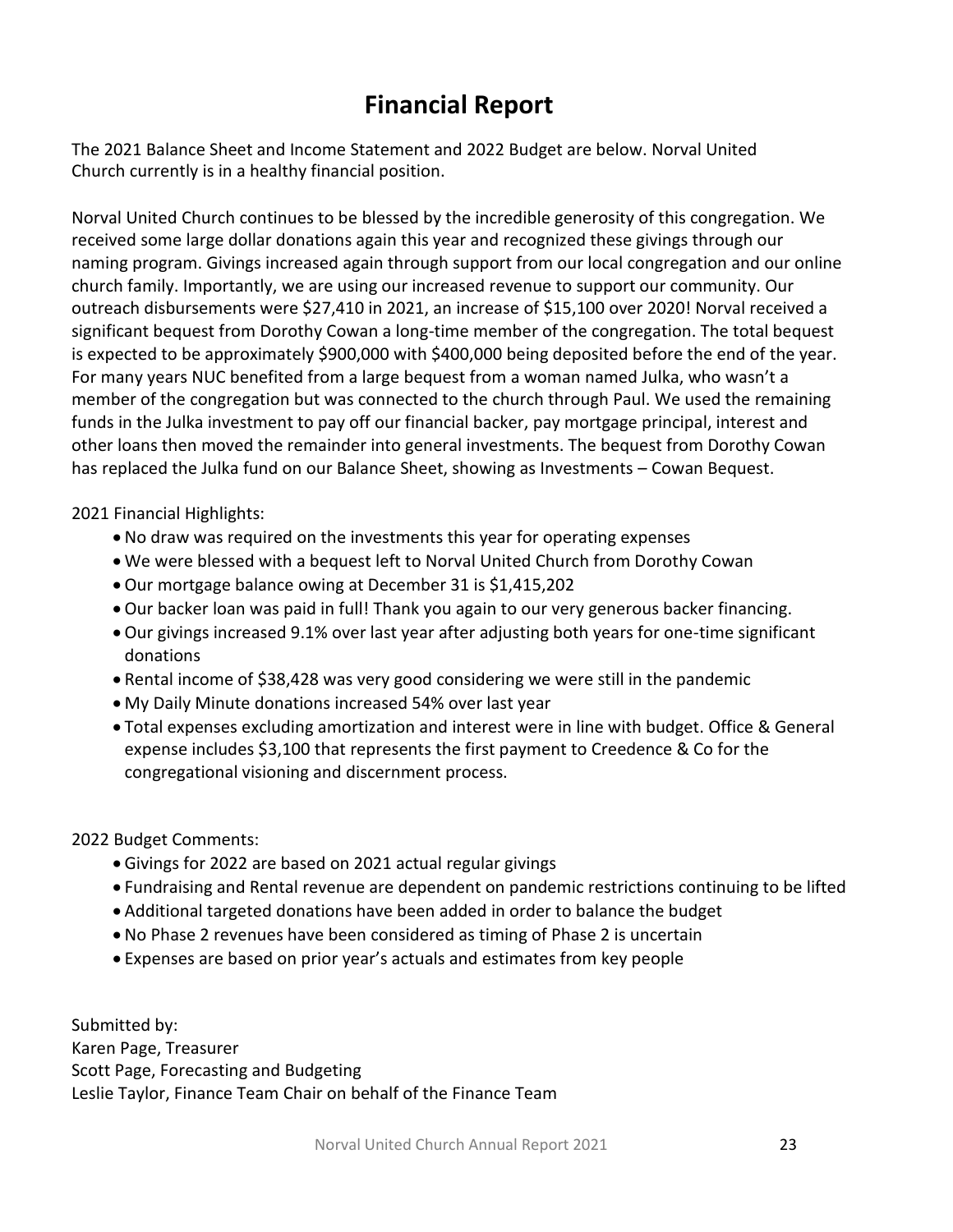#### **Norval United Church Balance Sheet (Unaudited)**

| As at December 31                      |                                     | 2021       |                         | 2020       |
|----------------------------------------|-------------------------------------|------------|-------------------------|------------|
| <b>ASSETS</b>                          |                                     |            |                         |            |
| <b>Current Assets</b>                  |                                     |            |                         |            |
| Cash                                   | \$                                  | 281,625    | \$                      | 347,803    |
| <b>Prepaid Expenses</b>                | \$                                  | 5,000      | \$                      | 2,000      |
| <b>HST Receivable</b>                  | \$                                  | 16,667     | \$                      | 28,024     |
| <b>Total Current Assets</b>            | $\overline{\xi}$                    | 303,292    | $\boldsymbol{\xi}$      | 377,827    |
| <b>Other Assets</b>                    |                                     |            |                         |            |
| Investments - Cowan Bequest            | \$                                  | 400,226    | \$                      |            |
| Investments - Other                    | \$                                  | 745,358    | \$                      | 724,951    |
| New Church - Refundable Deposits       |                                     | 68,435     | \$                      | 68,435     |
| <b>Total Other Assets</b>              | $rac{\xi}{\xi}$                     | 1,214,019  | \$                      | 793,386    |
| <b>Fixed Assets</b>                    |                                     |            |                         |            |
| Land                                   | \$                                  | 3,190,010  | \$                      | 3,190,010  |
| <b>Building</b>                        | \$                                  | 5,106,418  | \$                      | 5,283,881  |
| Furniture & Equipment                  | \$                                  | 305,537    | \$                      | 300,079    |
| Phase 2                                | \$                                  | 184,222    | \$                      | 166,616    |
| <b>Total Fixed Assets</b>              | \$                                  | 8,786,187  | \$                      | 8,940,586  |
| <b>TOTAL ASSETS</b>                    | \$                                  | 10,303,498 | \$                      | 10,111,799 |
| <b>LIABILITIES &amp; EQUITY</b>        |                                     |            |                         |            |
| <b>Current Liabilities</b>             |                                     |            |                         |            |
| Accounts Payable & Accrued Liabilities | \$                                  | 63,698     | \$                      | 25,153     |
| <b>CIBC Mortgage</b>                   | \$                                  | 51,491     | \$                      | 53,660     |
| Other Loans                            | \$                                  | 5,000      | \$                      | 5,000      |
| Backer Loan                            | \$                                  |            | \$                      | 200,000    |
| <b>Total Current Liabilities</b>       | $\overline{\boldsymbol{\varsigma}}$ | 120,189    | $\overline{\mathbf{S}}$ | 283,813    |
| <b>Long-Term Liabilities</b>           |                                     |            |                         |            |
| CIBC Mortgage                          | \$                                  | 1,363,711  | \$                      | 1,410,799  |
| Other Loans                            | \$                                  | 55,417     | \$                      | 70,417     |
| <b>Total Long-Term Liabilities</b>     | $\overline{\mathbf{S}}$             | 1,419,128  | $\overline{\mathbf{S}}$ | 1,481,216  |
| <b>Equity</b>                          |                                     |            |                         |            |
| <b>Fund Balances</b>                   | <u>\$</u>                           | 8,764,181  | <u>\$</u>               | 8,346,770  |
| <b>Total Equity</b>                    | \$                                  | 8,764,181  | \$                      | 8,346,770  |
| <b>TOTAL LIABILITIES &amp; EQUITY</b>  | \$                                  | 10,303,498 | \$                      | 10,111,799 |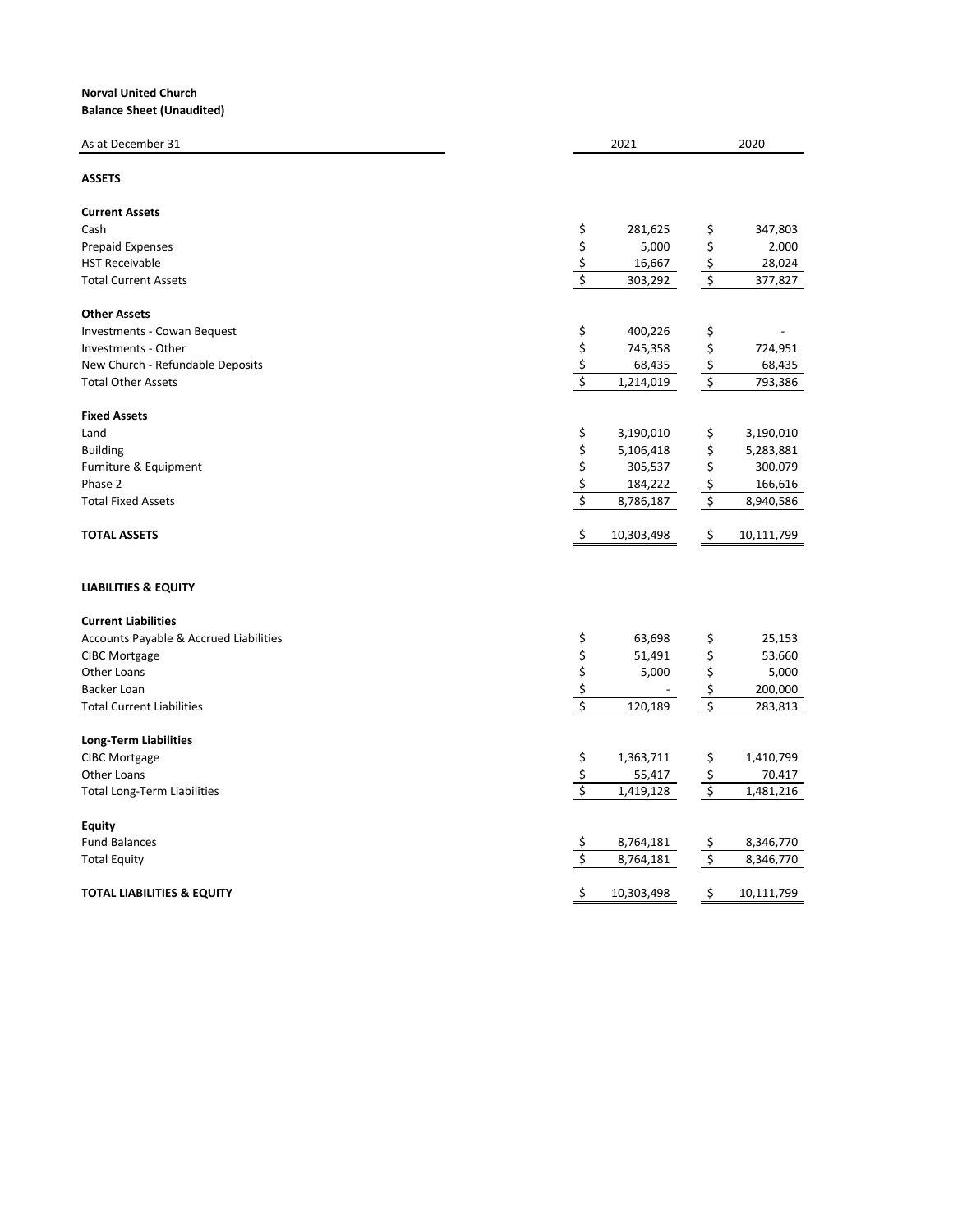| <b>Norval United Church</b>                   |    |                          |    |                          |                                     |                              |
|-----------------------------------------------|----|--------------------------|----|--------------------------|-------------------------------------|------------------------------|
| <b>Statement of Operations (Unaudited)</b>    |    |                          |    |                          |                                     |                              |
| For the year ended December 31, 2021          |    | 2021                     |    | 2020                     |                                     | 2021 Budget                  |
| <b>OPERATING FUND</b>                         |    |                          |    |                          |                                     |                              |
| <b>REVENUE</b>                                |    |                          |    |                          |                                     |                              |
| Givings                                       | \$ | 589,441                  | \$ | 402,315                  | \$                                  | 383,000                      |
| <b>Bequests</b>                               | \$ | 400,000                  | \$ | 126,369                  | \$                                  |                              |
| Grant Income                                  | \$ | 1,000                    | \$ | 5,000                    | \$                                  |                              |
| <b>Net Fundraising</b>                        | \$ | 7,105                    | \$ | 6,503                    | \$                                  | 12,000                       |
| Outreach Giving                               | \$ | 28,096                   | \$ | 11,896                   | \$                                  | 4,000                        |
| Summer Camp Revenue                           | \$ | 34,491                   | \$ | 37,249                   | \$                                  | 35,000                       |
| Rental Income                                 | \$ | 38,428                   | \$ | 27,734                   | \$                                  | 45,000                       |
| My Daily Minute                               | \$ | 23,915                   | \$ | 15,500                   | \$                                  | 15,000                       |
| Other Income                                  | \$ | 1,667                    | \$ | 2,455                    | \$                                  | 5,000                        |
| Wage Subsidy                                  | \$ |                          | \$ | 4,416                    | \$                                  |                              |
| Rent Subsidy                                  | \$ |                          | \$ | 4,350                    | \$                                  |                              |
| Gain on Sale of Old House / Old Church        | \$ |                          | \$ | 265,578                  | \$                                  |                              |
| <b>Total Revenue</b>                          | \$ | 1,124,143                | \$ | 909,364                  | \$                                  | 499,000                      |
| <b>EXPENSES</b>                               |    |                          |    |                          |                                     |                              |
| <b>Salaries and Benefits</b>                  | \$ | 247,188                  | \$ | 249,123                  | \$                                  | 255,000                      |
| Interest                                      | \$ | 75,080                   | \$ | 92,908                   | \$                                  | 64,000                       |
| Property                                      | \$ | 30,658                   | \$ | 30,719                   | \$                                  | 40,000                       |
| Presbytery Dues                               | \$ | 12,116                   | \$ | 12,116                   | \$                                  | 13,000                       |
| Insurance                                     | \$ | 14,160                   | \$ | 13,008                   | \$                                  | 15,000                       |
| Worship                                       | \$ | 3,980                    | \$ | 2,660                    | \$                                  | 5,000                        |
| Guest Speakers                                | \$ | 1,166                    | \$ | 1,800                    | \$                                  | 2,000                        |
| <b>Office and General</b>                     | \$ | 8,466                    | \$ | 3,634                    | \$                                  | 1,000                        |
| Pastoral Care/Fellowship                      | \$ | 425                      | \$ | 1,112                    | \$                                  | 2,000                        |
| Information Technology                        | \$ | 3,566                    | \$ | 3,083                    | \$                                  | 4,000                        |
| Bookkeeper                                    | \$ | 830                      | \$ | 1,160                    | \$                                  | 3,000                        |
| Outreach                                      | \$ | 27,410                   | \$ | 12,310                   | \$                                  | 5,000                        |
| <b>Summer Camp Expenses</b>                   | \$ | 31,962                   | \$ | 35,659                   | \$                                  | 35,000                       |
| <b>Total Expenses</b>                         | \$ | 457,007                  | \$ | 459,293                  | \$                                  | 444,000                      |
| <b>Operating Fund Before Amortization</b>     | \$ | 667,136                  | \$ | 450,073                  | \$                                  | 55,000                       |
| Amortization                                  | \$ | 312,665                  | \$ | 298,259                  | \$                                  | $\overline{\phantom{a}}$     |
| <b>Net Operating Fund</b>                     | \$ | 354,471                  | \$ | 151,814                  | $\overline{\boldsymbol{\varsigma}}$ | 55,000                       |
|                                               |    |                          |    |                          |                                     |                              |
| <b>OTHER MINISTRIES</b>                       |    |                          |    |                          |                                     |                              |
| M&S Giving                                    | \$ | 19,798                   | \$ | 22,490                   | \$                                  | 25,000                       |
| M&S Remittance                                | Ş  | 19,798                   | Ş  | 22,490                   | Ş                                   | 25,000                       |
| Net M&S                                       | \$ |                          | \$ |                          | \$                                  | $\qquad \qquad \blacksquare$ |
| <b>GFORCe2 Giving</b>                         | \$ |                          | \$ | 13,484                   | \$                                  |                              |
| <b>GFORCe2 Remittance</b>                     | \$ |                          | \$ | 13,484                   | \$                                  |                              |
| Net GFORCe2                                   | \$ | $\overline{\phantom{a}}$ | \$ | $\overline{\phantom{a}}$ | \$                                  | $\overline{\phantom{a}}$     |
| <b>Net Other Ministries</b>                   | \$ | $\overline{\phantom{a}}$ | \$ | $\overline{\phantom{a}}$ | \$                                  | $\overline{\phantom{a}}$     |
| <b>Net Total Operations</b>                   | \$ | 354,471                  | \$ | 151,813                  | \$                                  | 55,000                       |
| <b>CIBC AND TUCC LOAN PAYMENTS</b>            |    |                          |    |                          |                                     |                              |
| <b>CIBC Loan Payment</b>                      | \$ | 49,258                   | \$ | 65,541                   | \$                                  | 50,000                       |
| <b>TUCC Loan Payment</b>                      | \$ | 5,000                    | \$ | 2,083                    | \$                                  | 5,000                        |
| <b>Total Loan Payments</b>                    | \$ | 54,258                   | \$ | 67,624                   | \$                                  | 55,000                       |
| <b>Net Total Operations and Loan Payments</b> | \$ | 300,213                  | \$ | 84,189                   | \$                                  |                              |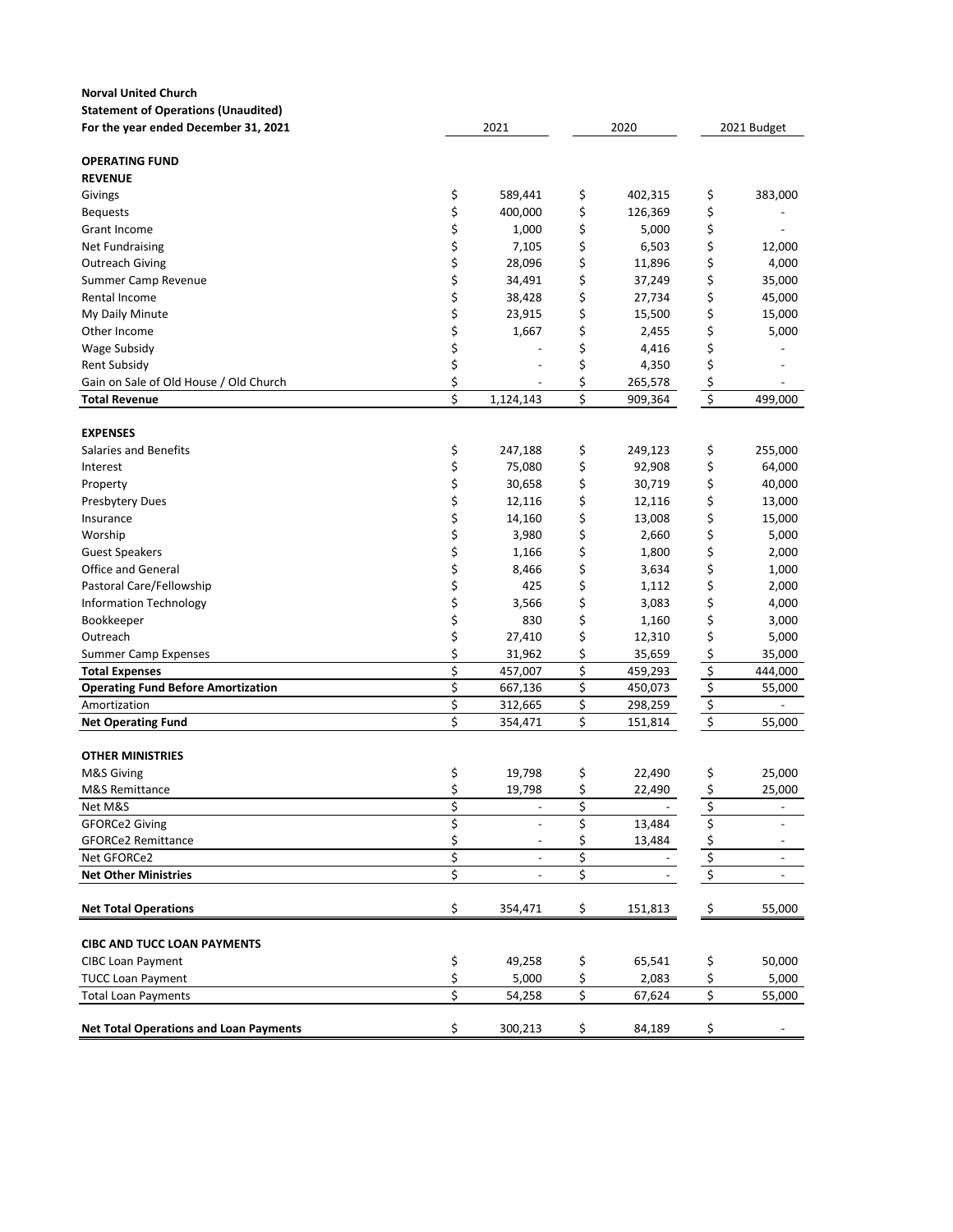#### **Norval United Church**

### **2022 Budget**

|                                      | <b>Budget</b> |
|--------------------------------------|---------------|
| <b>OPERATING FUND</b>                | 2022          |
| Revenue                              |               |
| <b>General Fund Giving</b>           | 340,000       |
| Fundraising                          | 5,000         |
| <b>Outreach Giving</b>               | 5,000         |
| Summer Camp Revenue                  | 40,000        |
| Rental Income                        | 65,000        |
| <b>Additional Targeted Donations</b> | 79,500        |
| My Daily Minute                      | 25,000        |
| Other                                | 5,000         |
| <b>Total Revenue</b>                 | 564,500       |

### **Expenses**

| <b>Net Operating Fund</b>               | 57,000  |
|-----------------------------------------|---------|
| <b>Total Expenses</b>                   | 507,500 |
| <b>Summer Camp Expenses</b>             | 40,000  |
| Outreach                                | 5,000   |
| Youth Ministry                          | 5,000   |
| <b>CIBC Loan Interest</b>               | 62,000  |
| Bookkeeper                              | 3,000   |
| Pastoral Care/Fellowship                | 2,000   |
| Information Technology and Audio Visual | 6,000   |
| <b>Office Supplies</b>                  | 4,000   |
| <b>Guest Speakers</b>                   | 2,000   |
| <b>Worship Supplies</b>                 | 5,000   |
| Insurance                               | 15,000  |
| <b>Presbytery Dues</b>                  | 13,500  |
| Property                                | 47,000  |
| <b>Salaries and Benefits</b>            | 298,000 |